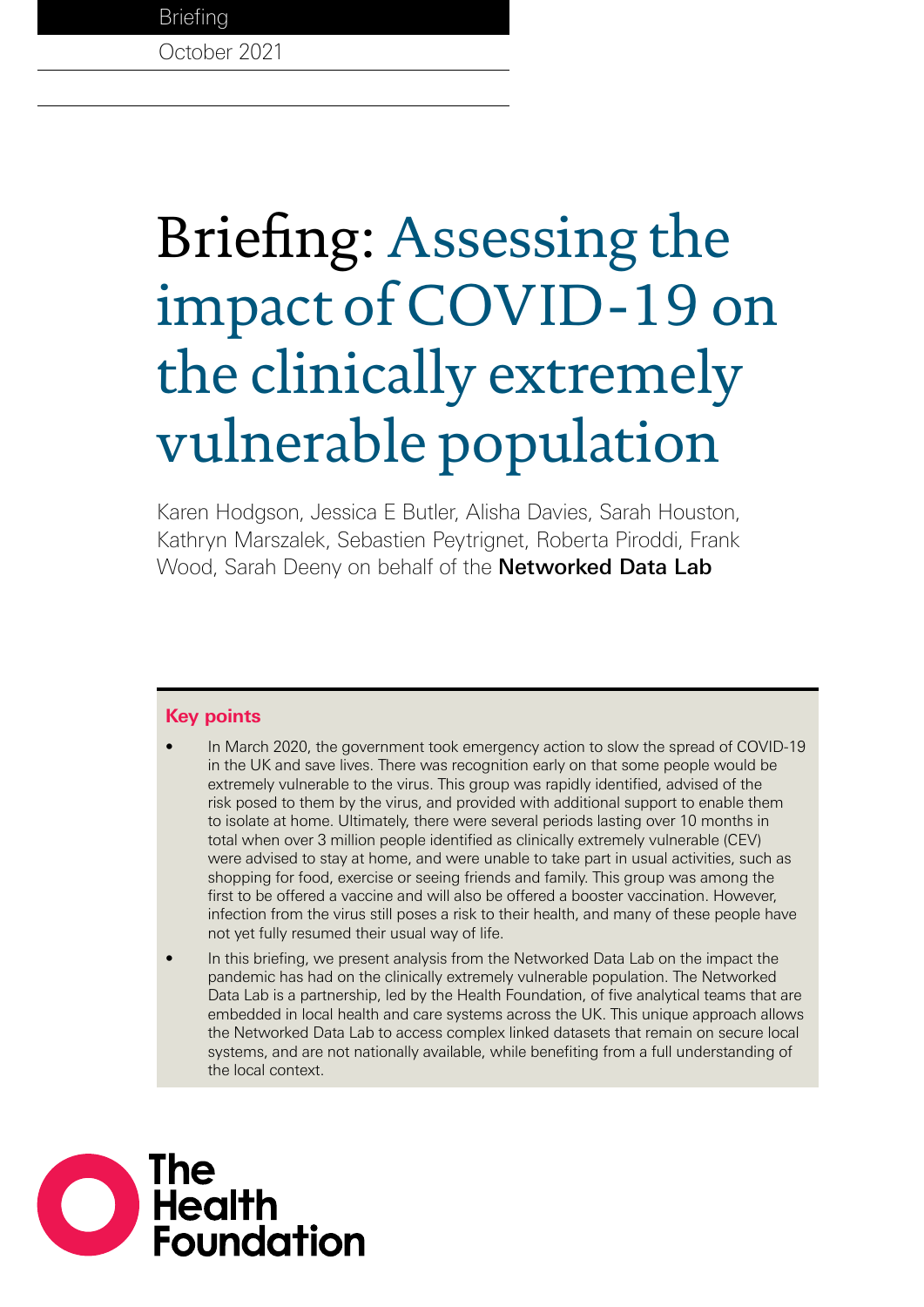- Over 2 million people were identified in March and April 2020 as being clinically extremely vulnerable and contacted and asked to stay at home. In an unprecedented use of NHS data systems, clinically extremely vulnerable people were identified using an algorithm that was applied centrally to electronic health records, alongside local clinical input. This was achieved over a very challenging timescale, using incomplete and inconsistent data and within an uncertain environment when scientific understanding of the impact of the virus was rapidly changing. As scientific understanding improved, the number of people identified as clinically extremely vulnerable increased and by February 2021 over 4 million people had been identified.
- Approximately one-third of people identified as clinically extremely vulnerable between March and August 2020 were of working age. The advice to shield had a significant impact on this age group and their ability to work. Almost two-thirds of people identified as clinically extremely vulnerable between March and August 2020 were aged 60 or older and around 1 in 20 (5.7%) were aged below 30. Just over half (52.2%) were female. People were most commonly classified as clinically extremely vulnerable because of respiratory conditions, rare diseases and cancer.
- There was substantial variation in the number of people added to the shielded patient list via central or local methods. In Wales, most people were added to the shielded patient list via the Welsh central methodology (87.9%), while in Leeds, people were most often added to the shielded patient list via local additions (61.3%).
- Between March and August 2020, a total of 50,635 people identified as clinically extremely vulnerable died in England from any cause. At the peak of the first wave of the pandemic (2 April 2020), the all-cause mortality rate among the clinically extremely vulnerable population was 1 in 2,500 (0.039%). Due to the way that the clinically extremely vulnerable population was defined, we cannot robustly compare this rate of mortality to the period before the pandemic. However, the peak age-matched mortality rate in the general population was comparatively lower at 1 in 7,000 (0.014%).
- The Networked Data Lab (NDL) partners used primary care records to examine the health care needs of their clinically extremely vulnerable populations, going beyond the clinical reason for shielding. We found that between 17% and 40% of the clinically extremely vulnerable population in NDL partner sites had a diagnosis of a common mental health disorder.
- NDL partners showed that the clinically extremely vulnerable population experienced worsening mental health during the pandemic. NDL Wales found that after adjusting for age, sex, deprivation and history of mental ill health, clinically extremely vulnerable individuals in Wales were at increased risk of diagnosed depression and/or anxiety compared with the general population during the pandemic. In Liverpool and Wirral, they found that compared with the general population, rates of antidepressant prescriptions were approximately 50% higher for the clinically extremely vulnerable cohort and that the increases in prescribing rates were also steeper.
- To create capacity to care for COVID-19 patients and to reduce the risk of infection in health care settings, NHS care was rapidly reorganised at the start of the pandemic. By April 2020, in comparison to April 2019, elective admissions for the clinically extremely vulnerable population had decreased by 51%, while outpatient appointments decreased by 48%. Although there was no intentional reorganisation of emergency care, emergency admissions for the clinically extremely vulnerable decreased by 32% from April 2019 to April 2020, while A&E attendances decreased by 42%.
- Our analysis across NDL partners shows that the most common reason for elective admissions between March and July 2019 for the clinically extremely vulnerable population was neoplasm (tumour) diagnoses. These admissions fell by 34.7% between March–July 2019 and March–July 2020. Over the same period, emergency admissions for people with neoplasm diagnoses, although much less common, increased by 42.5%. There was some geographic variation in these trends. For example, NDL partners in Grampian and Aberdeen found a significant protection of scheduled care: across outpatient appointments (where appointments fell by 35% for the clinically extremely vulnerable compared to 49% for the broader population) and elective admissions (which fell by 46% compared to 81% for the broader population).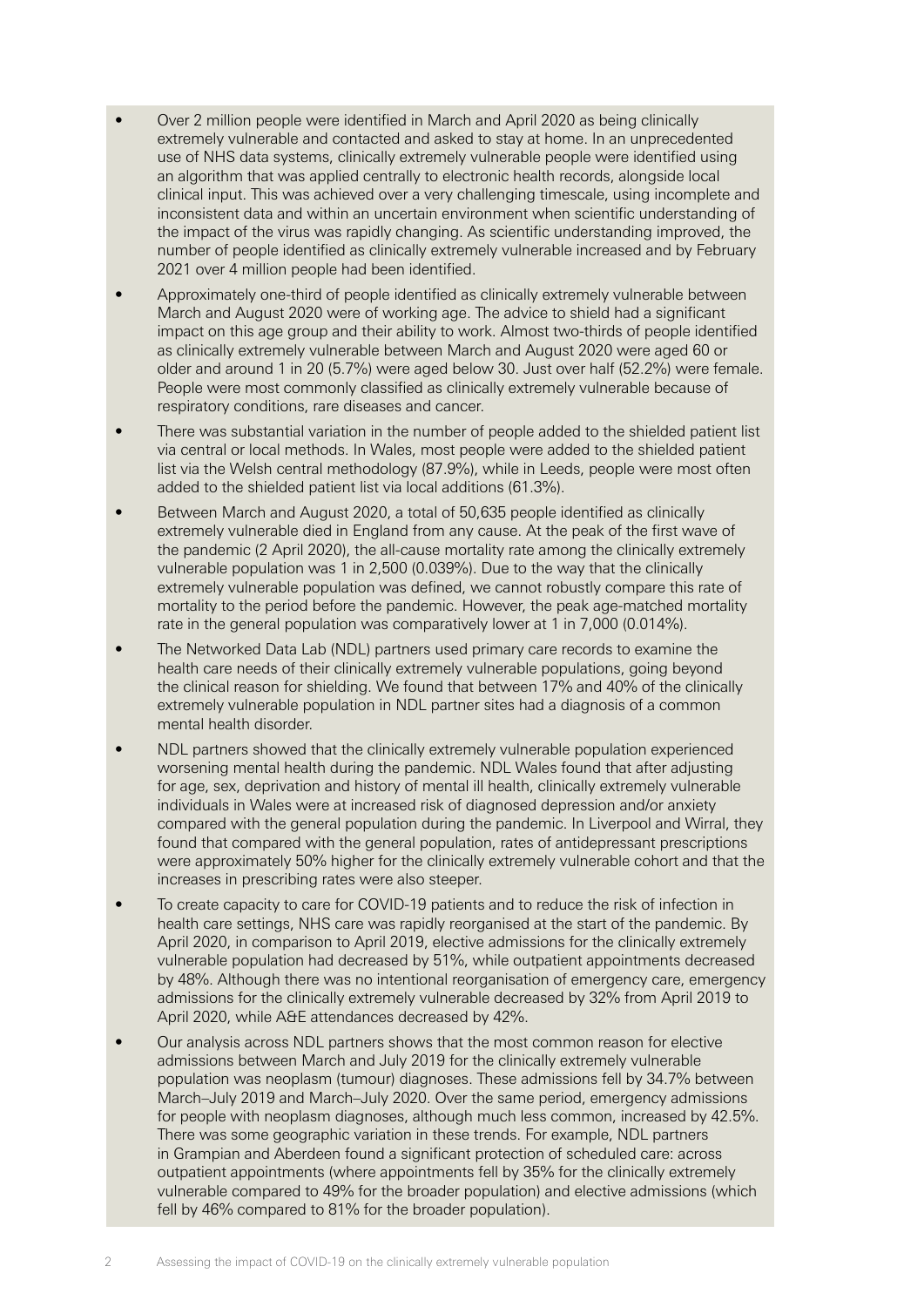- In absolute terms, NDL partners found that the clinically extremely vulnerable population experienced larger decreases in health care use compared with the general population. For example, in North West London the emergency admission rate (per 100 people per month) fell from 0.38 to 0.18 admissions in the general population and from 4.3 to 2.4 admissions within the clinically extremely vulnerable population. These reductions are concerning because clinically extremely vulnerable people have a high level of health need and people in this group may require additional support compared to the general population.
- There are limitations to an algorithm-driven approach to identifying the clinically extremely vulnerable population which were exacerbated by poor availability of highquality data. Approaches taken to identifying people resulted in significant variation across local areas in terms of when people were identified and, as a result, what services and support they had access to. Experience from NDL partners showed that access to data from general practice and better data sharing aided the identification of clinically extremely vulnerable people. Further investment in data sharing and improving data quality is essential to ensure that those who might be most vulnerable can be readily and consistently identified. This is so they can be identified for any subsequent vaccination campaigns or provided with adequate support if they wish, or are again required, to limit their social contact.
- In conclusion, our analysis shows that the COVID-19 pandemic resulted in a substantial burden of severe infection and mortality among the clinically extremely vulnerable population. They were also profoundly impacted by major reorganisation of the NHS in the early part of the pandemic. Action is now needed by those planning the recovery at local and national level to address the unmet need for NHS care and worsening mental health. Alongside this immediate support, further work is needed to understand the longer-term consequences for the clinically extremely vulnerable population both in terms of long-term health care needs but also in terms of their ability to resume work and other daily activities.

# Introduction

The pandemic has taken a profound toll on the nation's health. By September 2021, the total number of deaths related to COVID-19 had passed 116,800 in England, 8,100 in Scotland, 5,600 in Wales and 2,300 in Northern Ireland.<sup>[1](#page-27-0)</sup> Most social distancing restrictions have been relaxed or ended across the UK and the shielding programme has formally ended.<sup>[2](#page-27-1)</sup> Although the coronavirus is becoming endemic, the benefits of the vaccination campaign are being felt with fewer deaths and serious illness from COVID-19. Health and social care services now face the long-term challenges arising from the pandemic, including growing NHS waiting lists $^{\rm 3}$  $^{\rm 3}$  $^{\rm 3}$  and concerns around mental health among both staff $^{\rm 4}$  $^{\rm 4}$  $^{\rm 4}$  and the public. $^{\rm 5}$  $^{\rm 5}$  $^{\rm 5}$ There is still a need to plan for potential future waves of infection.<sup>[6](#page-27-5)</sup>

# **Identifying the most vulnerable to COVID-19**

Early in the pandemic, it was recognised that some clinical conditions place people at greater risk of being severely ill or dying from the virus. Therefore, efforts were made as early as March 2020 to identify people with these conditions, using a combination of an algorithm that was applied to electronic health records centrally and clinical input that was sourced locally (Box 1). This group of people was rapidly identified and asked to stay at home and avoid all contact with others to protect them from the virus.<sup>[7](#page-27-6)[,8,](#page-27-7)[9,](#page-27-8)[10](#page-27-9)</sup> They became known as the clinically extremely vulnerable (CEV) or shielding population.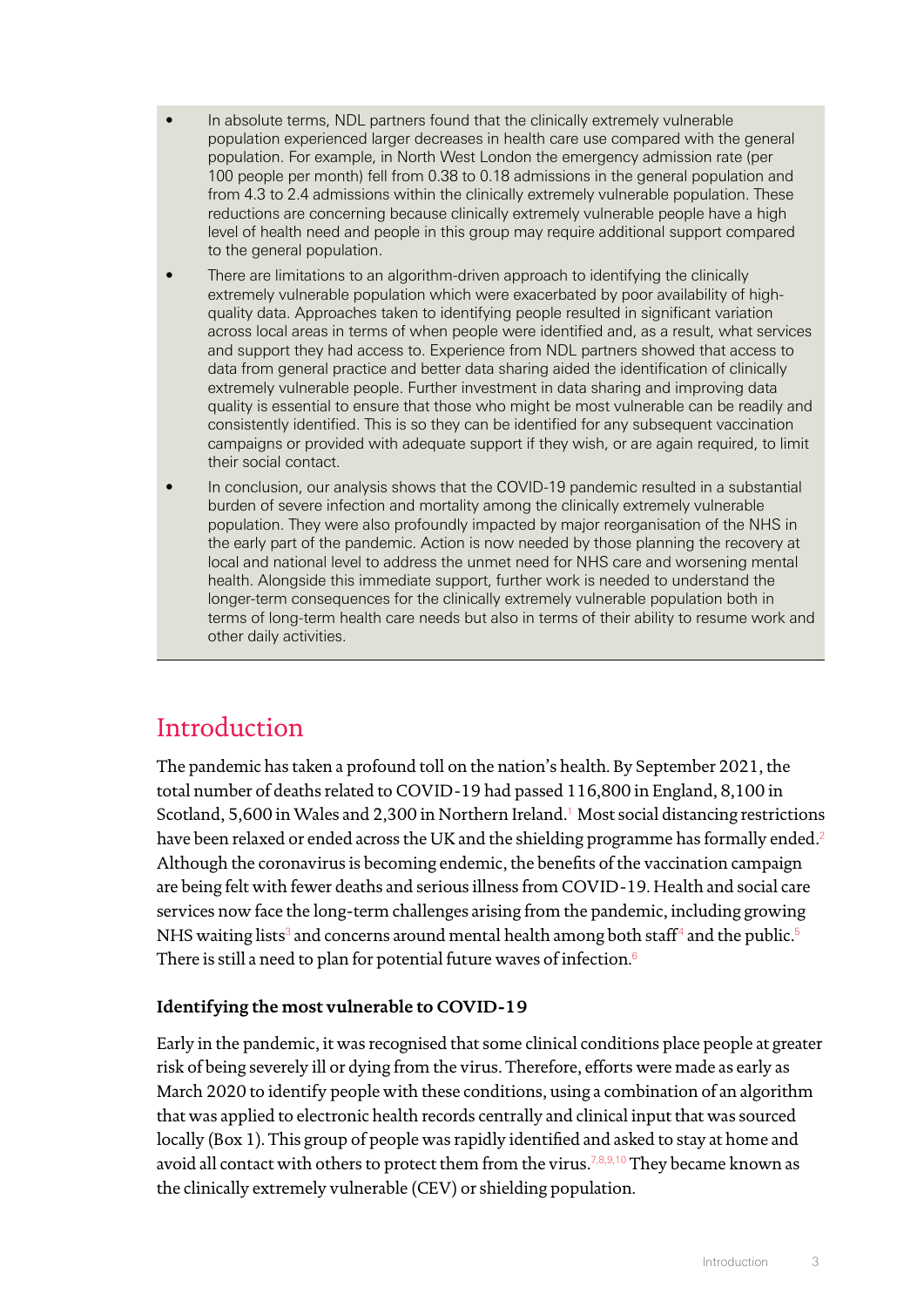Just over 850,000 people in England were identified using the central algorithm by mid-April 2020.<sup>[11](#page-27-10)</sup> By the following month, the number had grown to over 2 million people as the method was developed and individuals were added through local adjustments.<sup>[11](#page-27-10)</sup> As understanding of the virus and its impact grew, so did the number of people who were considered CEV.

A significant milestone came when researchers were able to build a population risk assessment tool (QCOVID), based on an improved understanding of the risk factors of COVID-19 and using primary care records from England linked to data on COVID-19 tests, hospital use, deaths, and contextual factors such as deprivation and ethnicity.[12](#page-27-11) In February 2021, this tool was rolled out across England to identify more people at risk. By 20 March 2021, a total of 3.8 million people in England had been identified and advised to shield.<sup>[13](#page-27-12)[,14](#page-27-13)[,15](#page-27-14)[,16](#page-27-15)</sup> This was just under  $6.8\%$  of the population.<sup>[11](#page-27-10)</sup>

# **Box 1: How the CEV population was identified in March 2020**

#### **In March 2020, patients were added to the shielded list through two methods:**

- 1. An algorithm which was applied to electronic health care records centrally the four Chief Medical Officers across the UK developed criteria for defining the medical conditions associated with greatest risk of severe illness from COVID-19.[7](#page-27-6) NHS Digital then translated this list of medical conditions into code lists that could be applied via an algorithm to health care records, with some modifications within the devolved nations.<sup>[12](#page-27-11)</sup> At first, only secondary care, prescribing and maternity records were available.<sup>[17](#page-27-16)</sup> Primary care records were not immediately available but incorporated into the process for producing the second iteration of the shielded patient list.
- 2. Clinical input sourced locally local health care organisations (including hospitals and GPs) could adjust the shielded patient list, and GPs were asked to assess individuals who had registered themselves as being CEV.<sup>18</sup>

#### **People considered clinically extremely vulnerable, as per UK CMO criteria**\*

- Solid organ transplant recipients
- People with specific cancers
- People with severe respiratory conditions
- People with rare diseases and inborn errors of metabolism that significantly increase the risk of infections
- People on immunosuppression therapies that significantly increase risk of infection, and people who have had their spleens removed
- People who are pregnant with significant heart disease, congenital or acquired.

These criteria have been updated over the pandemic – see Technical appendix for details of the version used in analyses across partners.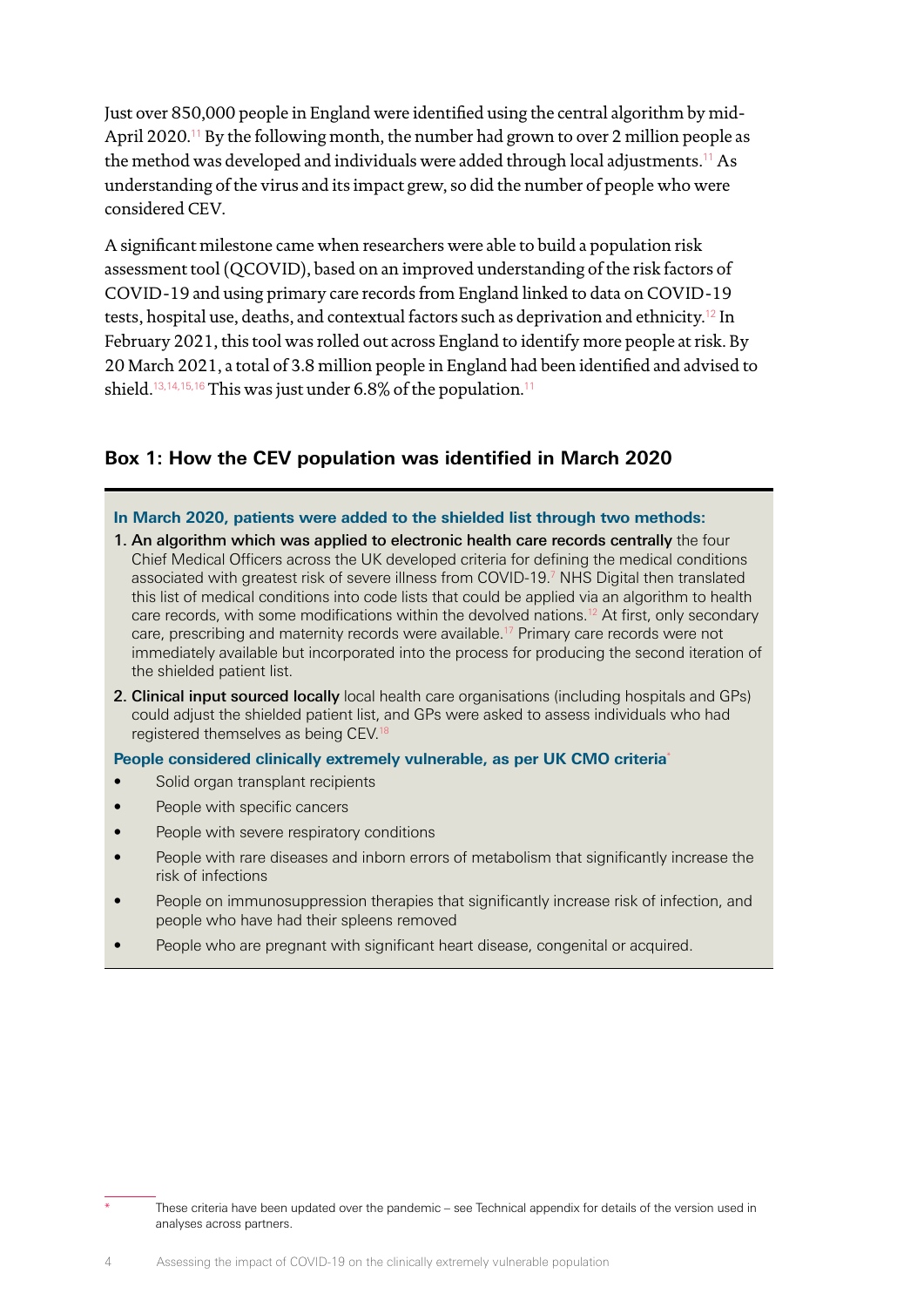# **Implications of the shielding programme for the people concerned**

The shielding guidance placed profound restrictions on peoples' lives. People identified as being CEV were asked to stay at home at all times, except when seeking medical care, and to avoid contact with anyone outside their household. Several measures were introduced to support people to stay at home as much as possible. They were advised not to go to work if they could not work from home and were eligible for Statutory Sick Pay or Employment and Support Allowance.<sup>[7](#page-27-6),[17](#page-27-16)</sup> A website and telephone helpline were established to share information on the support available to CEV people, which included $7,17$  $7,17$  food parcels that were delivered to homes, priority delivery slots for online grocery shopping, and a medicine delivery service. While many of these services were organised nationally, local authorities were responsible for providing basic care to CEV people who requested it and were also responsible for helping to tailor services and support to the needs of their local population. The action of the voluntary sector was also vital. Local groups formed to provide help and support within local communities.

Although shielding was implemented in March 2020, it has not been in place throughout the pandemic. Rather there have been two periods during which shielding was advised, as shown in Figure 1.



# **Figure 1: The timeline for the shielding programme**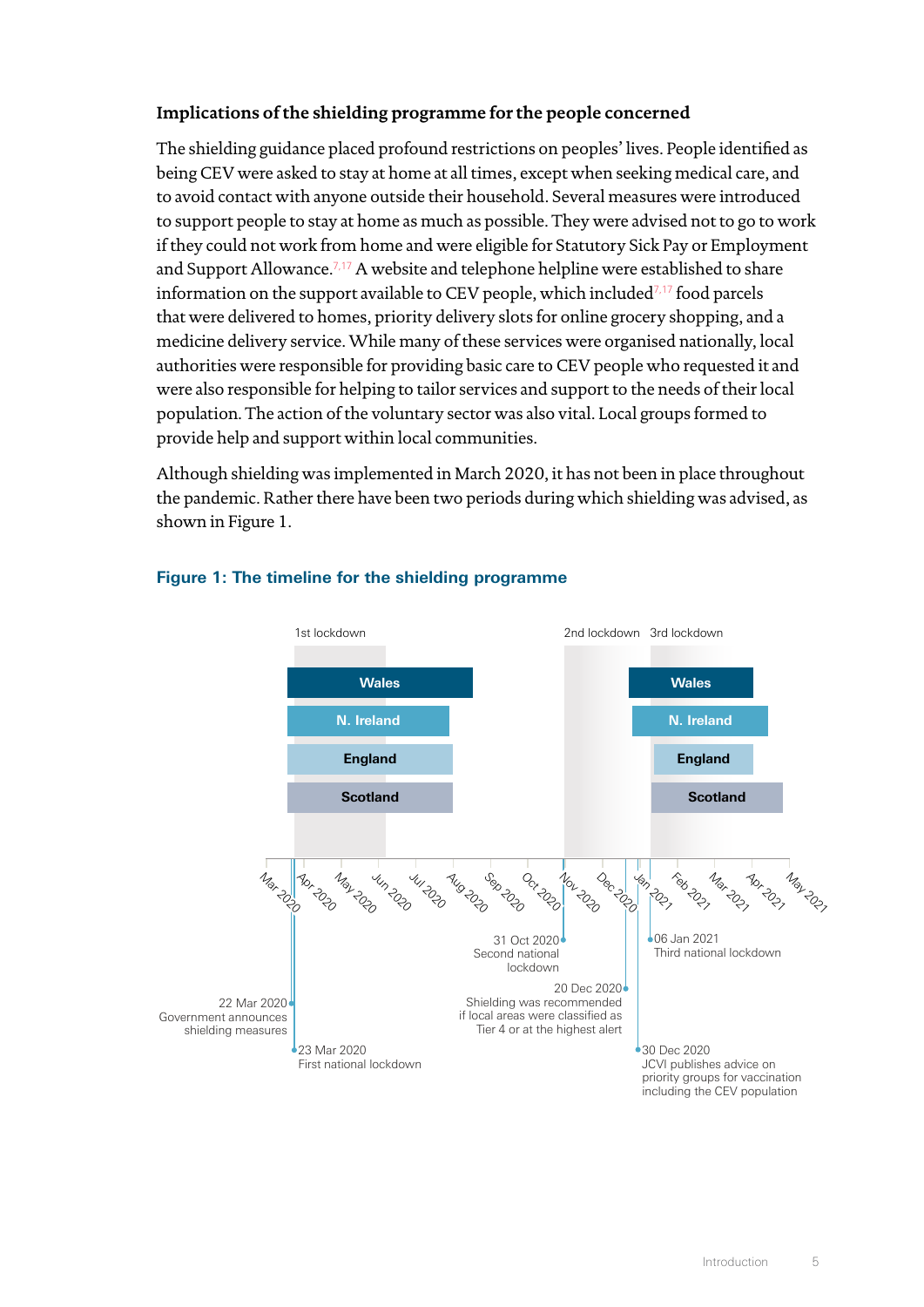# **Motivation for this analysis**

Despite the scale of the shielding programme and the high burden it placed on individuals, scant attention has been paid to the impact of the pandemic on the CEV group in terms of the management of their health needs, as well as the impact of shielding on their ability to work and participate in daily activities. A particular problem has been the poor availability of linked national data, which has hampered the ability of analysts to produce evidence about the impact the pandemic was having.<sup>[17](#page-27-16)</sup>

In this briefing, we present analysis from the Networked Data Lab (NDL). Led by the Health Foundation, the NDL is a collaborative network of analytical teams from across the UK, which use local linked datasets to produce fresh insights regarding major challenges in health and care. The approach allows the lab to access complex datasets that would not otherwise be available, while understanding the local context. The NDL analytical partners are from Wales, Grampian, Leeds, Liverpool and Wirral, and North West London.

NDL analysis has already helped decision makers in the local health systems to mount their pandemic response. Our partners have had a key role to play throughout the pandemic, by identifying CEV people, working to understand their needs, and informing local decisions about how best to support them. In this briefing, we focus on drawing out some of the trends we have seen across multiple sites, with a view to ensuring that national health care leaders learn the lessons from the pandemic and understand how they can best support CEV people going forward. The more detailed local analysis produced by each of the partners is available online.<sup>\*</sup>

In part 1, we explore who was identified as being CEV and quantify the impact of the pandemic on their health. We show that there was substantial mortality among this population, and that they experienced approximately three times the rate of emergency admissions related to COVID-19 as the general population. We show that a high proportion of this group had mental health conditions prior to the pandemic and in some cases mental health needs then increased.

In part 2, we describe the impact of the pandemic on health care pathways and how often CEV people have accessed services. We show that, like the rest of the population, the use of secondary care by CEV people was severely limited.

In part 3, we explore the consequences of using a new and evolving algorithm to determine who was deemed CEV to COVID-19. Using unique linked data, we show that inclusion and exclusion depended on the quality of the data available and clinician behaviour. These factors varied across areas and between types of illness, and have implications for the use of data-driven approaches in future.

Finally, we identify the implications of our analysis for policymakers and the priorities for the next phase of the pandemic.

Detailed analysis by each of the NDL partners can be found here: www.[health.org.uk/funding-and-partnerships/](https://health.org.uk/funding-and-partnerships/the-networked-data-lab/local-analyses-on-covid19-clinically-extremely-vulnerable) [the-networked-data-lab/local-analyses-on-covid19-clinically-extremely-vulnerable](https://health.org.uk/funding-and-partnerships/the-networked-data-lab/local-analyses-on-covid19-clinically-extremely-vulnerable)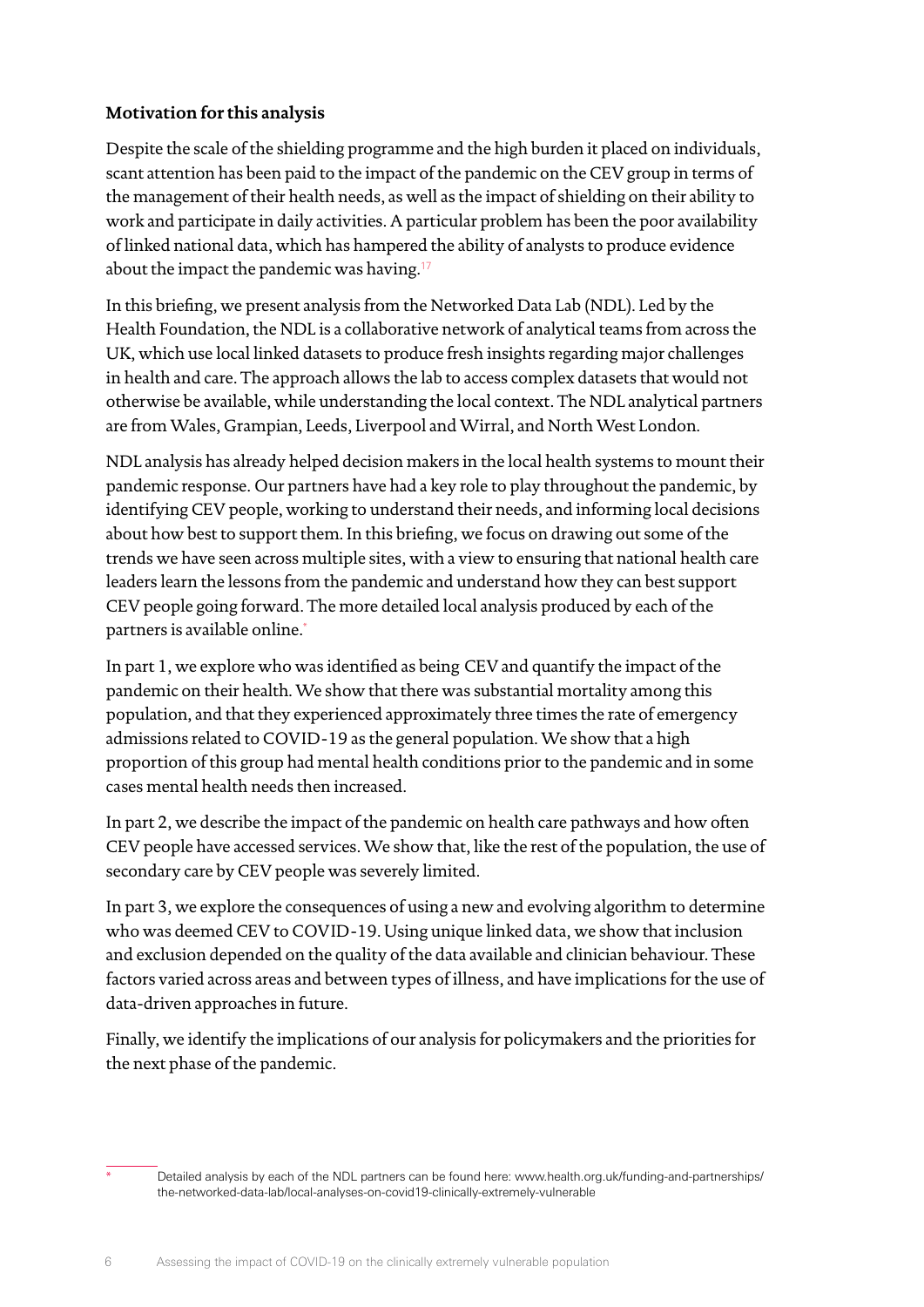# **Methods**

# **Description of the Networked Data Lab**

The Networked Data Lab is a collaborative network of analytical teams across the UK which is led by the Health Foundation and comprises the following partners:

- The Aberdeen Centre for Health Data Science (ACHDS) which includes NHS Grampian and the University of Aberdeen
- Public Health Wales, Digital Health and Care Wales (DHCW), Swansea University (SAIL Databank) and Social Care Wales (SCW)
- Imperial College Health Partners (ICHP), Institute of Global Health Innovation (IGHI), Imperial College London (ICL), and North West London CCGs
- Liverpool CCG and Healthy Wirral Partnership
- Leeds CCG and Leeds City Council.

The Networked Data Lab carries out data stewardship activities and creates open-source tools for the wider analytics community to use. The first national network of its kind, we work closely with patients and the public to refine our research priorities and interpret our findings, as well as to ensure that the data is used in a legitimate and transparent way. The Networked Data Lab provides local and national health system leaders with fresh insights that equip them to act to improve the UK's health and care systems, including addressing COVID-19 and widening health and care inequalities.

# **Analytical approach**

The NDL uses a federated analytics approach. This means that the same analysis is performed locally on each dataset: patient data does not leave the secure local systems. There are multiple advantages to this approach. The NDL benefits from the understanding of the local context that analysts, clinicians and patients bring, while using rich linked data that is not available nationally. By synthesising findings across multiple partners, we can generate novel insights that can be used to aid decision making at a national scale.

A full description of the methods used in this briefing can be found in the accompanying technical appendix\* . In brief, each partner used individual-level data from their local shielded patient list and linked this to demographic and secondary health care data. Where available, these data were supplemented with additional data from primary care and adult social care. A consensus data model was developed across the analytical partners, meaning that variables within datasets were defined in a consistent manner to ensure that results were comparable across partners. Each partner then conducted the same analyses within their own local secure data environment. The results and insights from the analyses were then shared across the network and synthesised. Partners also undertook independent analysis on specific topics. The NDL published statistical analysis plans prior to beginning our work and the code used for this analysis is available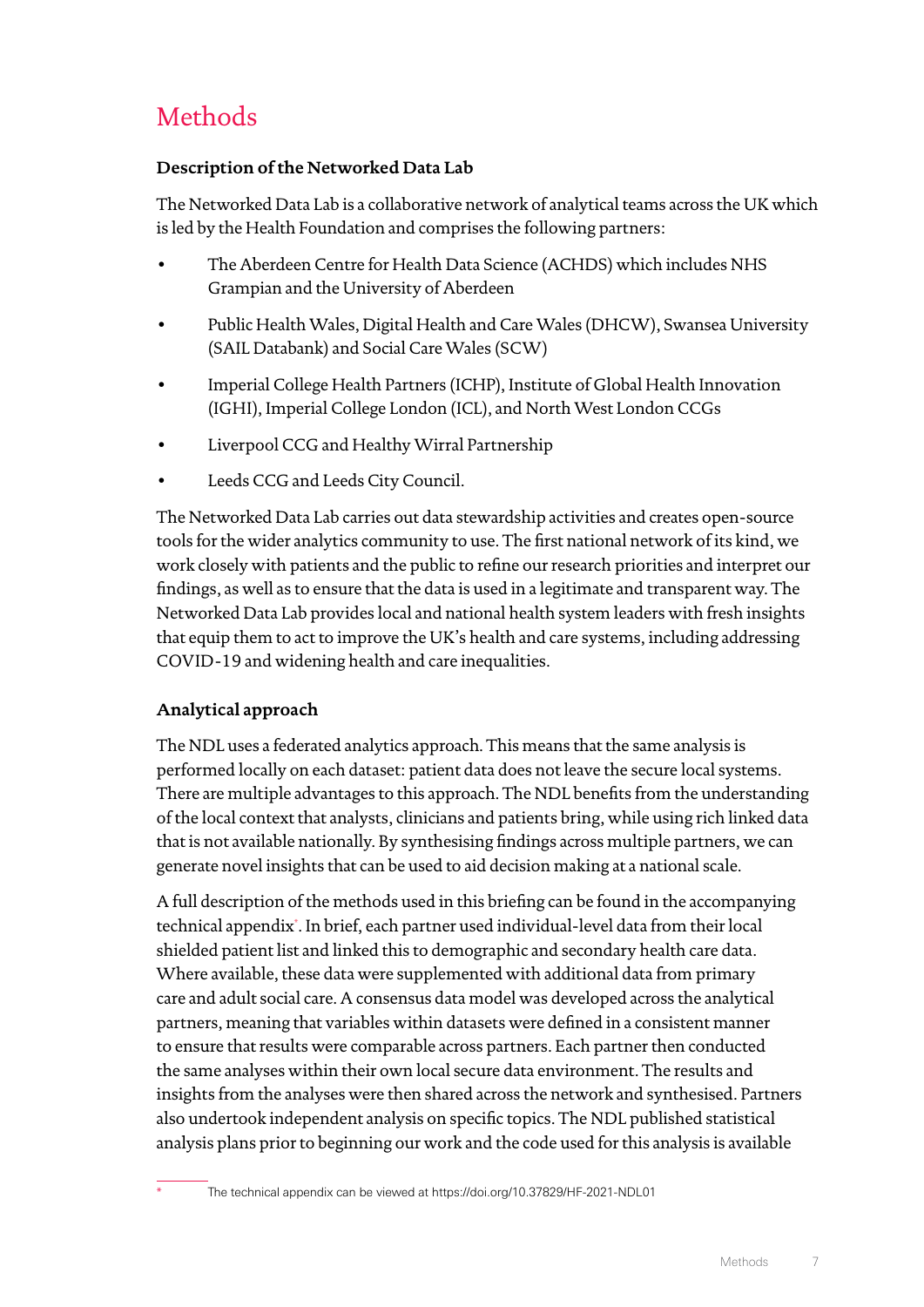on GitHub. [19](#page-27-18)[,20](#page-27-19) The time period used in the analysis was 1 March to 31 August 2020, covering the first wave of the pandemic and the following summer. One caveat to the results is that the CEV population changed over time, and therefore we cannot extrapolate our findings to later waves of the pandemic.

Where it adds to our understanding of national trends, in this briefing we supplement NDL analysis with analysis of open datasets published by the Office for National Statistics and NHS Digital.<sup>[11,](#page-27-10)[21](#page-27-20)[,22](#page-27-21)</sup>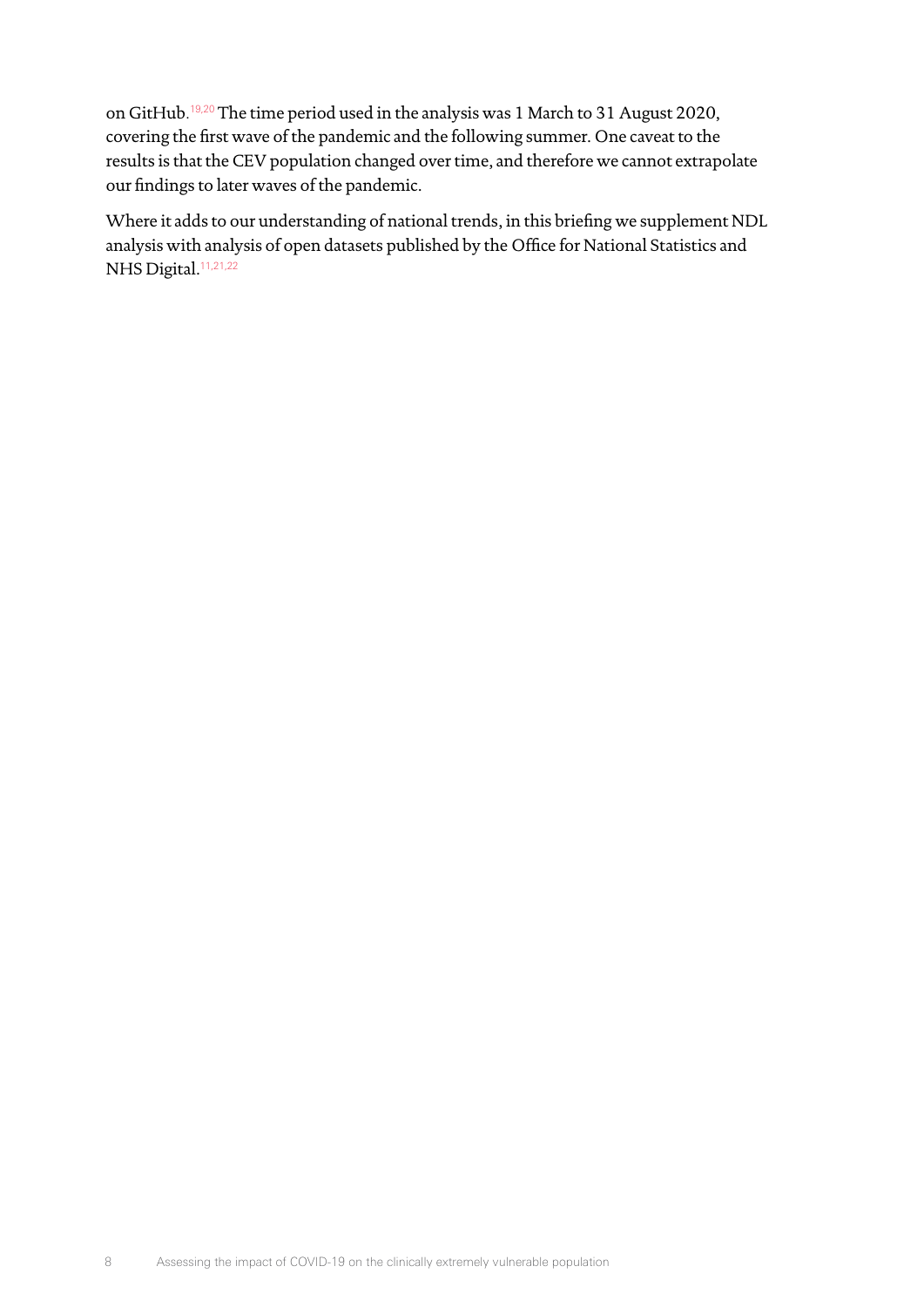# Part 1: What was the impact of the pandemic on the health of people asked to shield?

The shielding programme was designed to protect the CEV population from the risk of death due to the virus – the direct effect of the pandemic. In this section, we show that despite the additional protection and support, people asked to shield suffered from very high rates of infection, hospital admission and mortality in the first wave of the pandemic.

Despite its known vulnerability, there has been sparse information from national health and care datasets describing the impact of the pandemic on this population's health, including common mental disorders like clinically diagnosed anxiety and depression. This is due to the lack of linkage between GP and mental health records at a national level. The rich linked data from the NDL allows us to examine these aspects in detail. We show that CEV people were more likely to be diagnosed with a mental health condition than the general population before the pandemic and in some cases this need increased.

# **Description of the CEV cohort**

This briefing analyses data for people identified as CEV by our NDL partners between March and August 2020. Table 1 shows the demographic and clinical characteristics for this cohort. Most shielding people were aged over 60 and in all areas apart from Liverpool and Wirral, they were more likely to be female than male. Respiratory illness was the most common reason for shielding. There is substantial variation across regions in the proportion of the CEV population living in areas of high deprivation. In Liverpool and Wirral, 60% of the CEV population were living in the most deprived areas in England, but by contrast, in North West London only 18% were living in the most deprived areas of England. These differences reflect the characteristics of each area.

|                   | Grampian     |               | <b>Leeds</b> |               | Liverpool<br>and Wirral |               | <b>North West</b><br>London                      |               | <b>Wales</b> |               |
|-------------------|--------------|---------------|--------------|---------------|-------------------------|---------------|--------------------------------------------------|---------------|--------------|---------------|
|                   | $\mathsf{N}$ | $\frac{0}{6}$ | N            | $\frac{0}{6}$ | N                       | $\frac{0}{6}$ | $\mathsf{N}$                                     | $\frac{0}{6}$ | $\mathsf{N}$ | $\frac{9}{6}$ |
| <b>CEV cohort</b> |              |               |              |               |                         |               | 16,025 100% 62,851 100% 69,293 100% 112,134 100% |               | 128,690      | 100%          |
| <b>Age bands</b>  |              |               |              |               |                         |               |                                                  |               |              |               |
| $0 - 29$          | 1.024        | 6%            | 5.767        | 9%            | 4.648                   | 7%            | 7,160                                            | 6%            | 9.368        | 7%            |
| $30 - 59$         | 4,999        | 31%           | 20,751 33%   |               | 19,854 29%              |               | 30,117                                           | 27%           | 38,534       | 30%           |
| $60+$             | 10.002 62%   |               | 36.333 58%   |               | 44.673 64%              |               | 62,807                                           | 56%           | 80,788       | 63%           |
| Unknown           |              |               |              |               | 118                     | $0\%$         | 12,050                                           | 11%           |              |               |

**Table 1: Demographic and clinical characteristics of people identified as clinically extremely vulnerable across the five partners**

Percentages may not sum to 100% due to rounding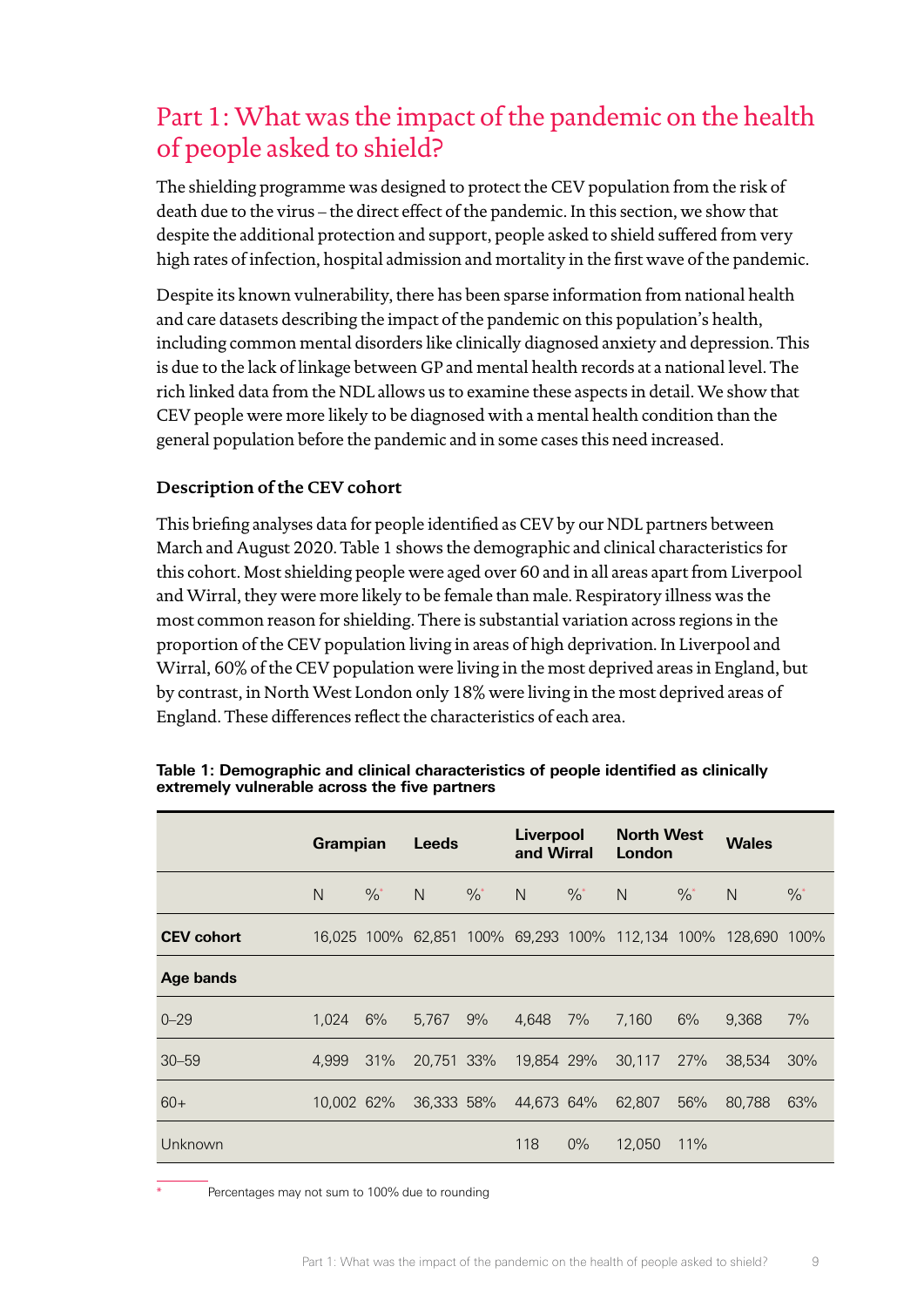|                      | Grampian |               | <b>Leeds</b> |               | Liverpool<br>and Wirral |               | <b>North West</b><br>London |               | <b>Wales</b> |               |
|----------------------|----------|---------------|--------------|---------------|-------------------------|---------------|-----------------------------|---------------|--------------|---------------|
|                      | N        | $\frac{0}{6}$ | $\mathsf{N}$ | $\frac{0}{6}$ | $\mathsf{N}$            | $\frac{0}{6}$ | N                           | $\frac{0}{6}$ | N            | $\frac{0}{6}$ |
| <b>Deprivation</b>   |          |               |              |               |                         |               |                             |               |              |               |
| 1 (Most deprived)    | 1,226    | 8%            | 23,042 37%   |               | 39,221                  | 57%           | 16,985                      | 15%           | 27,887       | 22%           |
| $\overline{2}$       | 3,066    | 19%           | 7,501        | 12%           | 9,809                   | 14%           | 33,030                      | 29%           | 27,303       | 21%           |
| 3                    | 3,687    | 23%           | 9,796        | 16%           | 6,043                   | 9%            | 26,873                      | 24%           | 26,173       | 20%           |
| $\overline{4}$       | 4,353    | 27%           | 10,639 17%   |               | 7,196                   | 10%           | 13,388                      | 12%           | 23,633       | 18%           |
| 5 (Least deprived)   | 3,514    | 22%           | 8,324        | 13%           | 2,933                   | 4%            | 6,452                       | 6%            | 23,370       | 18%           |
| Unknown              | 179      | 1%            | 3,549        | 6%            | 4,091                   | 6%            | 15,406                      | 14%           | 324          | $0\%$         |
| <b>Sex</b>           |          |               |              |               |                         |               |                             |               |              |               |
| Male                 | 7,428    | 46%           | 27,831       | 44%           | 33,339 48%              |               | 48,872                      | 44%           | 59,954       | 47%           |
| Female               | 8,597    | 54%           | 33,545 53%   |               | 31,899 46%              |               | 51,212                      | 46%           | 68,736       | 53%           |
| Other/unknown        |          |               | 1,475        | 2%            | 4,055                   | 6%            | 12,050                      | 11%           |              |               |
| Reason for shielding |          |               |              |               |                         |               |                             |               |              |               |
| Cancer               | 2,792    | 17%           | 5,051        | 8%            | $5,125$ <sup>+</sup>    | 7%            | 6,575                       | 6%            | 23,184       | 18%           |
| Rare disease         | 1,221    | 8%            | 6,126        | 10%           | 7,782                   | 11%           | 10,716                      | 10%           | 13,647       | 11%           |
| Respiratory          | 6,786    | 42%           | 10,218 16%   |               | 16,823 24%              |               | 12,085                      | 11%           | 40,927       | 32%           |
| Immunosuppressants   | 4,497    | 28%           |              |               |                         |               |                             |               | 30,550       | 24%           |
| Unknown              |          |               | 41,941 67%   |               | 9,645                   | 14%           | 84,155                      | 75%           | 701          | 1%            |

The shielded list was updated periodically in response to new evidence about who was most vulnerable to the virus. We were not able to repeat analysis over time to identify how the cohort will have changed in each partner area and this is a limitation of our approach. However, the pattern in Table 1 is broadly consistent with national data from England at a

Percentages may not sum to 100% due to rounding.

<sup>†</sup> Many people will be shielding for multiple reasons and as a result may be counted twice across different groups. As a result, totals in this category do not sum to the total number of people in the cohort. Different areas had access to slightly different information and these groups are an aggregate of the most common conditions. In most areas, for patients added locally by GPs or hospitals there was no given reason for shielding.

<sup>‡</sup> In Liverpool and Wirral, the number of people asked to shield because of cancer is the sum of those with (a) haematological cancers and (b) undergoing chemo/radiotherapy. However, some patients may fall under both of those categories. Therefore, due to double-counting, this figure may be an over-estimate of the real number.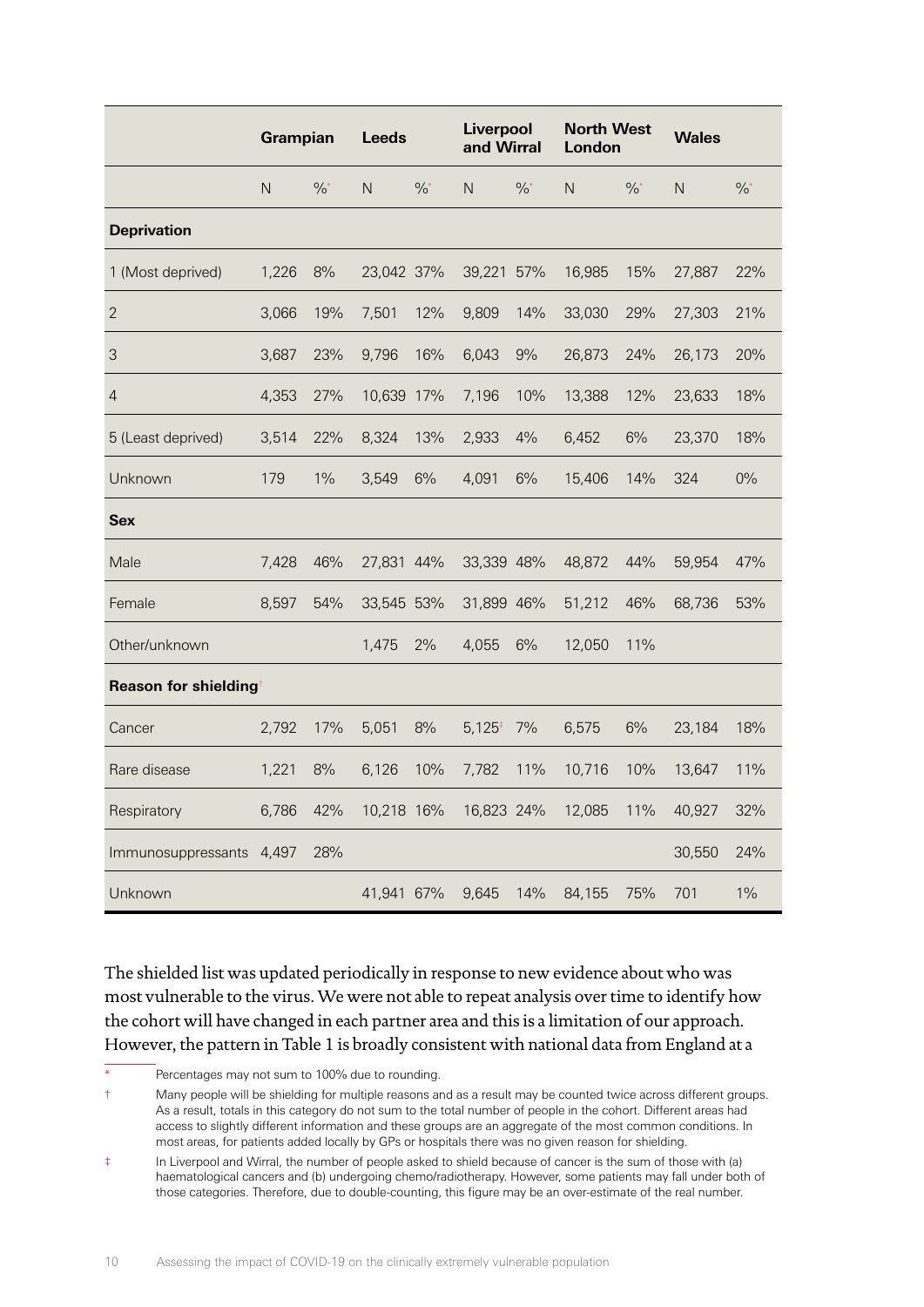later point in time, suggesting some stability in the characteristics of the CEV population. Indeed, analysis of national data held by NHS Digital shows that, as of August 2021, approximately one-third of people on the shielded patient list in England were of working age. Almost two-thirds of people on the shielded patient list in England were aged 60 or older, while 5.7% were younger than age  $30.^{11}$  $30.^{11}$  $30.^{11}$  This age distribution reflects the fact that older people are more likely to have the conditions that are associated with particularly high risk of death from COVID-19. There are small differences across gender groups, with 52.3% of CEV people being female.<sup>[11](#page-27-10)</sup>

## **Cases during the first wave of the pandemic**

NHS Digital published data on the number of positive COVID-19 tests for the shielding population in England. Focusing on those tests that were conducted in hospital, the peak number of daily positive COVID-19 tests occurred in early April 2020 and was 1 in 3,500 or 0.03% for CEV individuals and 1 in 9,500 or 0.01% for the general population. This pattern, with more positive tests per head among the CEV population than the general population, persisted throughout the first wave of the pandemic – see Figure 2. $^{23}$ 

Unfortunately, these figures tell us little about rates of infection in the community, as testing was not widely available in the community during the first months of the pandemic.[24](#page-28-0) As the CEV group were, by definition, more likely to suffer from severe disease than the general population, they were more likely require a hospital admission and to be tested for COVID-19 in the first place.

**Figure 2: Positive COVID-19 test rates among the CEV population in the first wave** During the first wave of the pandemic the shielded patient group had a higher rate of reported positive COVID-19 tests than the general population

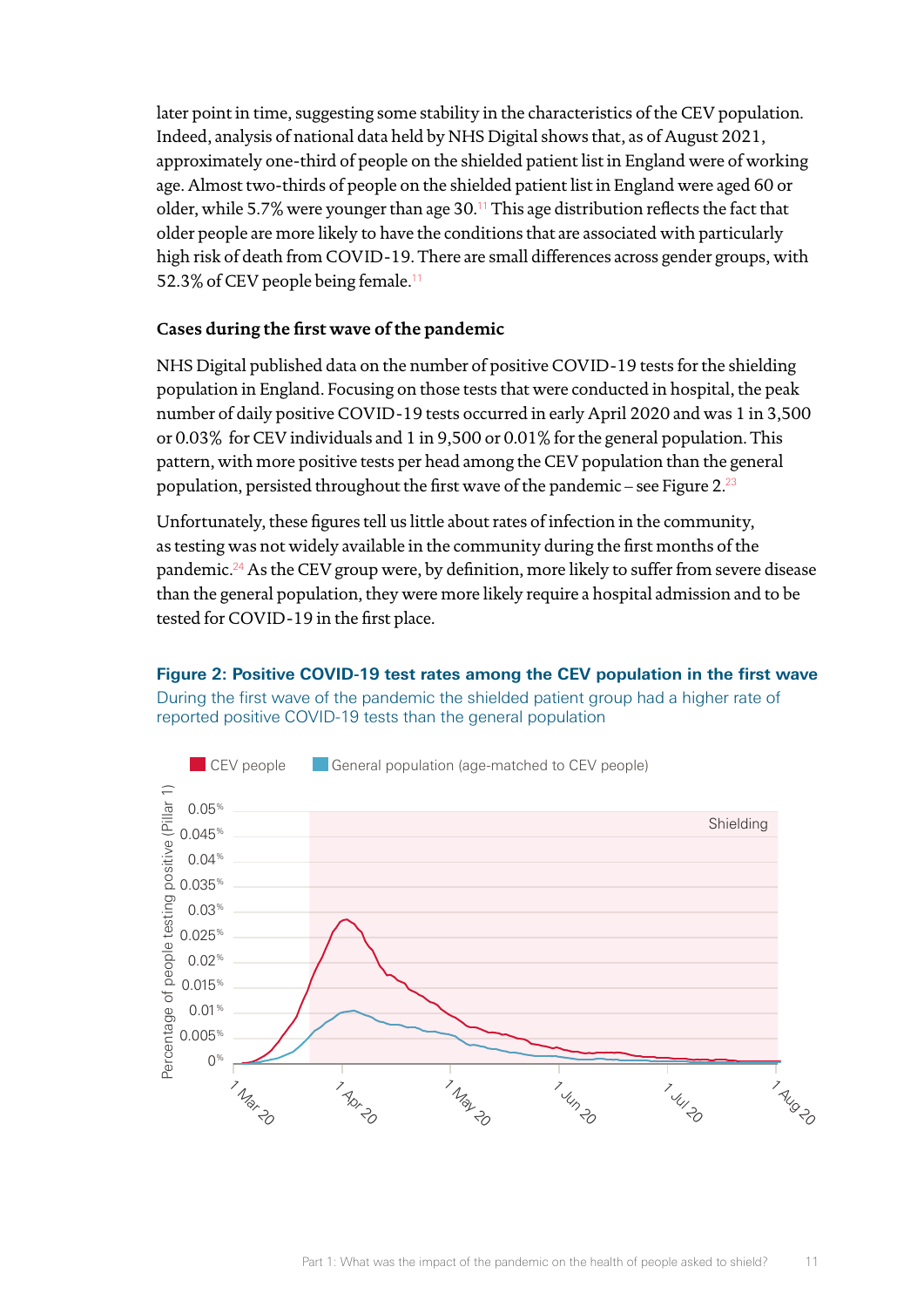# **Hospital admissions during the first wave of the pandemic**

Hospital admissions were also higher amongst the CEV group than the general population during the first wave of the pandemic. Data published by NHS Digital show that the rate of emergency hospital admissions related to COVID-19 was more than double in the CEV population than the general population.[23](#page-27-22)

Using data from the NDL partners, we found that between March and July 2020, 3,920 CEV people had a hospital admission where COVID-19 was recorded, which is 3.9% of the total number of CEV people who were admitted during that period (ranging between 1.4% and 5.5% across partners\* ). It is important to note that this is likely an underestimate of the number of CEV people who had COVID-19-related hospital admissions. During the early stages of the pandemic, testing was heavily restricted due to the limited availability of tests, which means it is likely that many cases were undetected. In addition, while new ICD-10 codes for suspected or confirmed COVID-19 were rapidly defined, it will have taken time before these codes were used routinely to record COVID-19 admissions within electronic health records. Both factors mean that data quality is likely to be varied, making it challenging to identify all COVID-19 admissions effectively within electronic health records during the first few months of the pandemic.

# **Mortality rates**

Using data from NHS Digital, we compared all-cause mortality rates for the CEV population with an age-matched sample from the general population. As seen in Figure 3, the daily mortality rate among the CEV population peaked on 2 April 2020, when 1 in 2,500 of all CEV people died, or 0.039%. The daily mortality rate was much lower for our age-matched sample from the general population, which peaked at 1 in 7,000 (0.014%).<sup>[23](#page-27-22)</sup>

Further analysis of NHS Digital data shows that a total of 50,635 CEV people died in England between March and August 2020.[23](#page-27-22) Data from the NDL shows that over the first national shielding period (from 23 March 2020 to 31 July 2020), 2.2% of the CEV population died within the NDL partner sites.

The higher mortality rates among the CEV population reflects the nature of their health conditions. They would have been at greater risk of death than the general population even without the pandemic. However, they also show the impact of their increased clinical vulnerability to COVID-19 and the practical difficulties of fully isolating from the general community to prevent infection from the virus.

There are some limitations to our analysis, which are due to how the CEV population was defined. As the patient list was constructed through a combination of clinician input and analysis of electronic health records, we cannot determine who was CEV in years preceding the pandemic. As a result, we cannot estimate the excess mortality among the CEV group compared with previous years, which would have been the ideal way to study the impact of the pandemic on deaths. Nevertheless, our analysis shows the impact that the first wave of the COVID-19 pandemic had on the CEV population.

If a patient was admitted more than once and in different months, they would be counted multiple times in these statistics.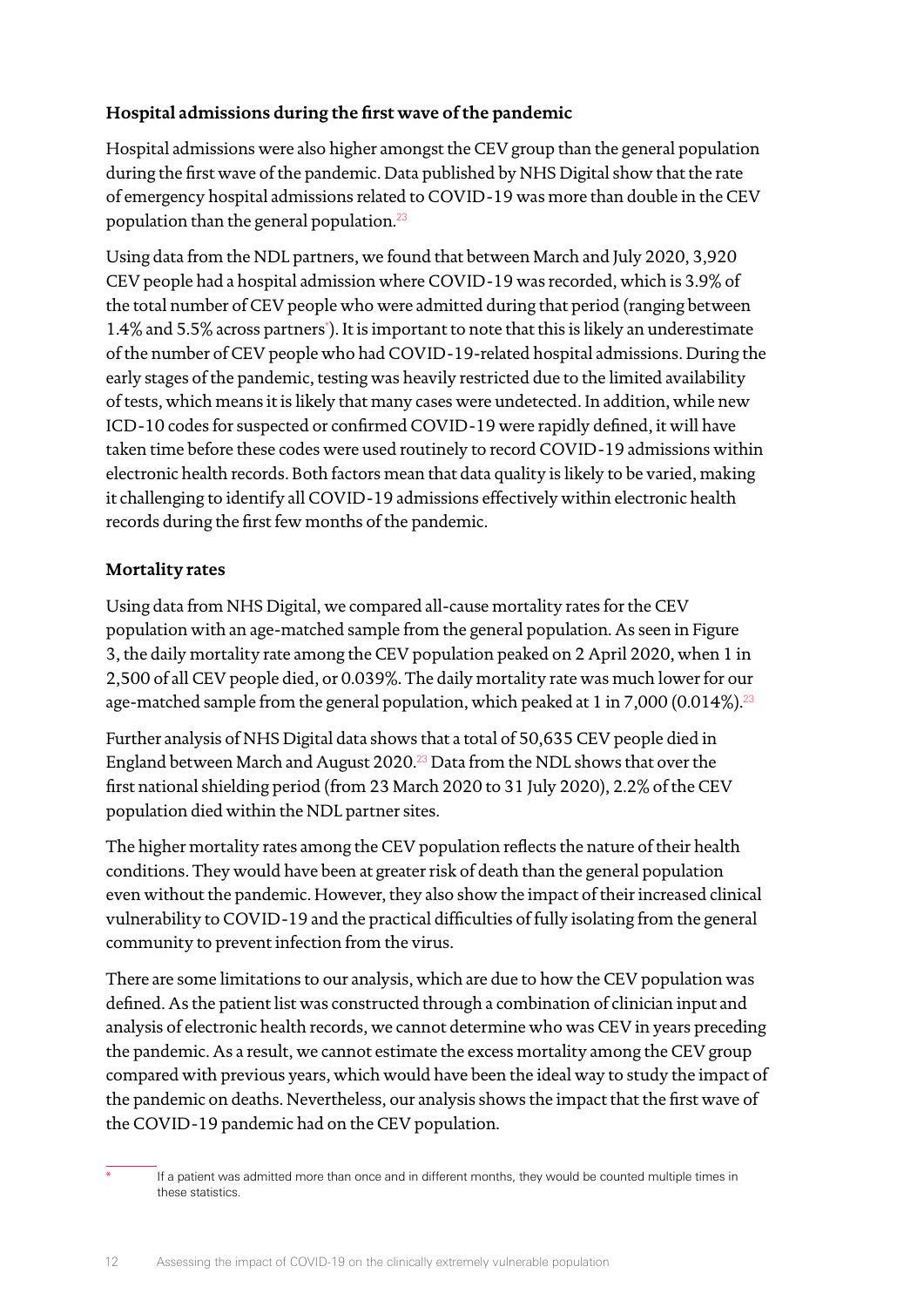#### **Figure 3: Mortality rate for CEV people compared with general population**

The mortality rate for CEV people was higher and peaked sooner than for an age-matched general population



# **The impact of the pandemic on the mental health and wellbeing of the CEV population**

The impact of the pandemic on mental health and wellbeing has been a particular concern. The guidance to stay indoors may have led to increased loneliness and isolation. Clinical extremely vulnerable people may have had increased health anxiety due to their risk of infection and severe illness. Additionally, people shielding may not have been able to work, leading to increased stress due to reduced earnings. These and other factors may have affected the mental health of the CEV population.<sup>[25](#page-28-1),[26](#page-28-2)</sup> Several of the medical conditions included within the CEV criteria are known to be associated with an increased likelihood of mental health conditions even in normal times.[27](#page-28-3)[,28](#page-28-4)[,29](#page-28-5)

At a national level, the only published longitudinal data on the mental health of the shielding population have been the ONS shielding behavioural survey and the COVID High Risk Group Insights Study.<sup>[21,](#page-27-20)[22](#page-27-21)</sup> Both of these show that around a third of respondents reported worsening mental health and wellbeing during the first and second period of shielding. $30,31$  $30,31$  However, other studies have suggested a protective effect from the guidance, and 41% of respondents to a survey in Scotland said that their mental health had worsened following the ending of shielding.[32](#page-28-8)

While immensely valuable, these surveys do not allow us to examine the clinical presentation of mental health conditions, or to make comparisons against the general population.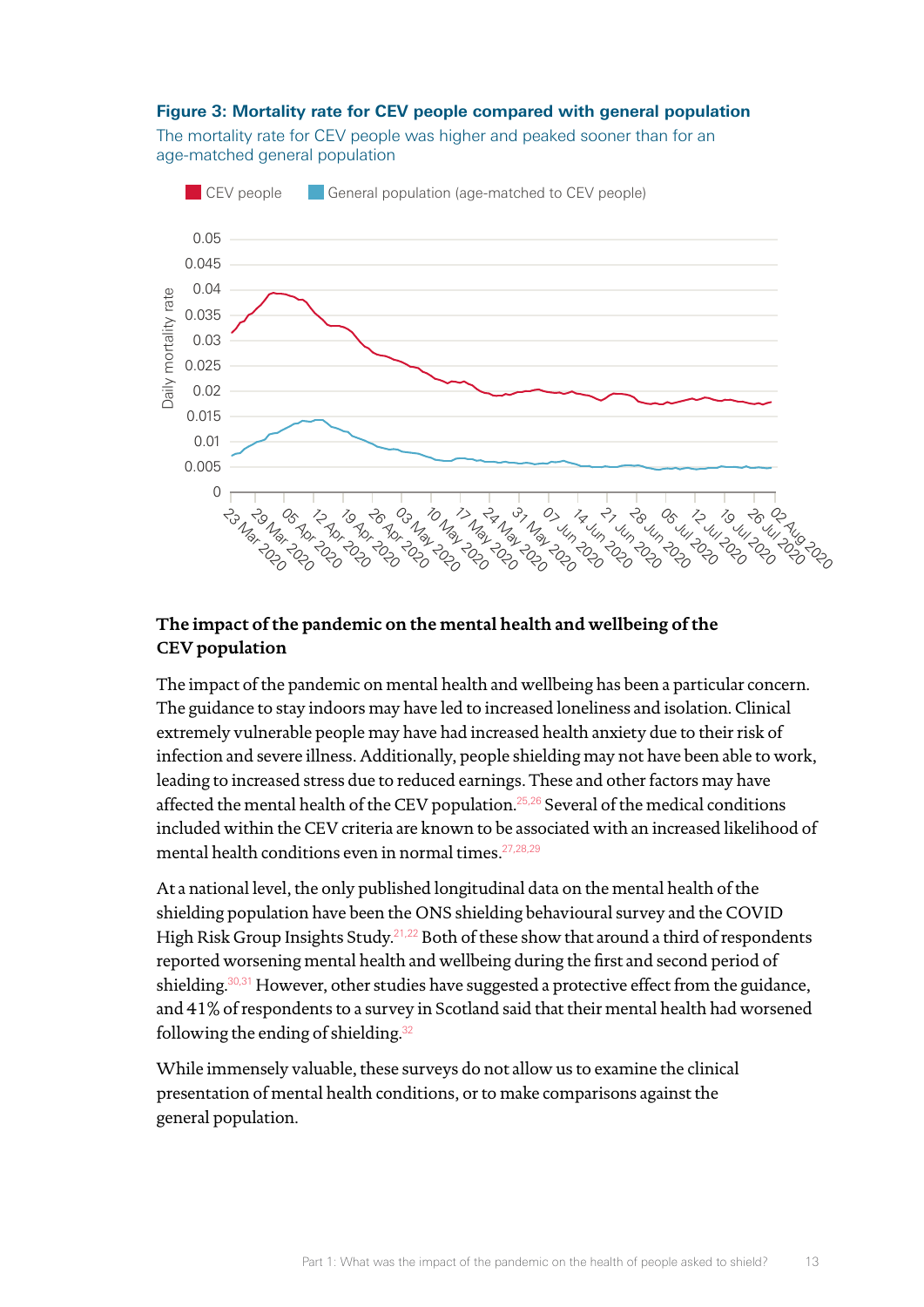Using data from the NDL partners, we examined the past and current prevalence of mental ill health among the CEV population. Across all the partners, a substantial proportion of the CEV population had an existing diagnosis of mental ill health in their primary care records before the pandemic. In North West London, 17.5% of the CEV population had anxiety, 21.8% had depression and 3.5% had serious mental illness recorded in their primary care records.[33](#page-28-9) In Wales, around 40% of the CEV population had a diagnosis of depression or anxiety recorded in their primary care records. Women, people broadly of working age, and people with a previous history of mental ill health were more often affected.<sup>[34](#page-28-10)[,35](#page-28-11)</sup>

During the pandemic, people asked to shield had a greater chance of being newly diagnosed with a mental health condition or starting mental health treatment than the general population. NDL Wales found that after adjusting for age, sex, deprivation and past history of mental ill health, CEV individuals were at higher risk of diagnosed depression and/or anxiety during the pandemic than the general population (further details in Box 2).<sup>[34](#page-28-10)[,35](#page-28-11)</sup> The Liverpool and Wirral team found that rates of antidepressant prescriptions were approximately 50% higher for the CEV population than the general population (in line with findings from Wales), and that prescribing rates were increasing at a faster rate amongst the CEV from 2018 onwards.\*[36](#page-28-12) All this evidence together, it is clear that the CEV population were more likely to receive NHS care for mental health conditions than the general population both before and during the pandemic.

# **Box 2: Local analysis of mental health within the CEV population in Wales**†

In Wales, 127,787 people (4.1% of the Welsh population) were identified as being CEV and advised to shield. Recent qualitative studies among shielding patients, or stakeholders from charities supporting people affected by shielding in Wales, have shown the impact on mental wellbeing for some.<sup>[34](#page-28-10)</sup>

In NDL Wales, we wanted to examine mental health among the CEV population in more detail using linked primary care data (covering approximately 80% of all general practices in Wales) in the SAIL Databank trusted research environment.<sup>37</sup> We were able to identify almost 90% of the CEV population in primary care. Clinically recorded depression or anxiety (diagnosis, symptoms, prescription) were identified using READ codes. Past history and newly recorded depression or anxiety were examined.

We found that from March to September 2020:

- 1 in 50 of CEV individuals were clinically recorded with depression and/or anxiety during shielding.
- Of those 1 in 5 had no previous history of depression and/or anxiety.
- Women (2.8% vs 1.6% in men), people of middle age (15–55 (4.1%); 45–64 (2.7%)) and people living in urban areas (2.4% vs 2.0% in rural areas) were at increased risk of experiencing depression and/or anxiety during shielding.
- After adjusting for age, sex, deprivation and past history of mental ill health, CEV individuals were more likely to be diagnosed with depression and/or anxiety than the general population.

NDL Liverpool and Wirral focused specifically on patterns in monthly antidepressant prescribing rates across the local population, from January 2018. They observed consistently higher levels of antidepressant prescribing during the COVID-19 pandemic for the whole population. However, this increase reflects a longer term trend in increased prescribing of antidepressants from 2018 onwards, rather than any pattern that suggests a change in prescribing rates during the pandemic.

<sup>†</sup> NDL Wales includes Public Health Wales, Population Data Science Swansea University, SAIL Databank, Digital Health and Care Wales and Social Care Wales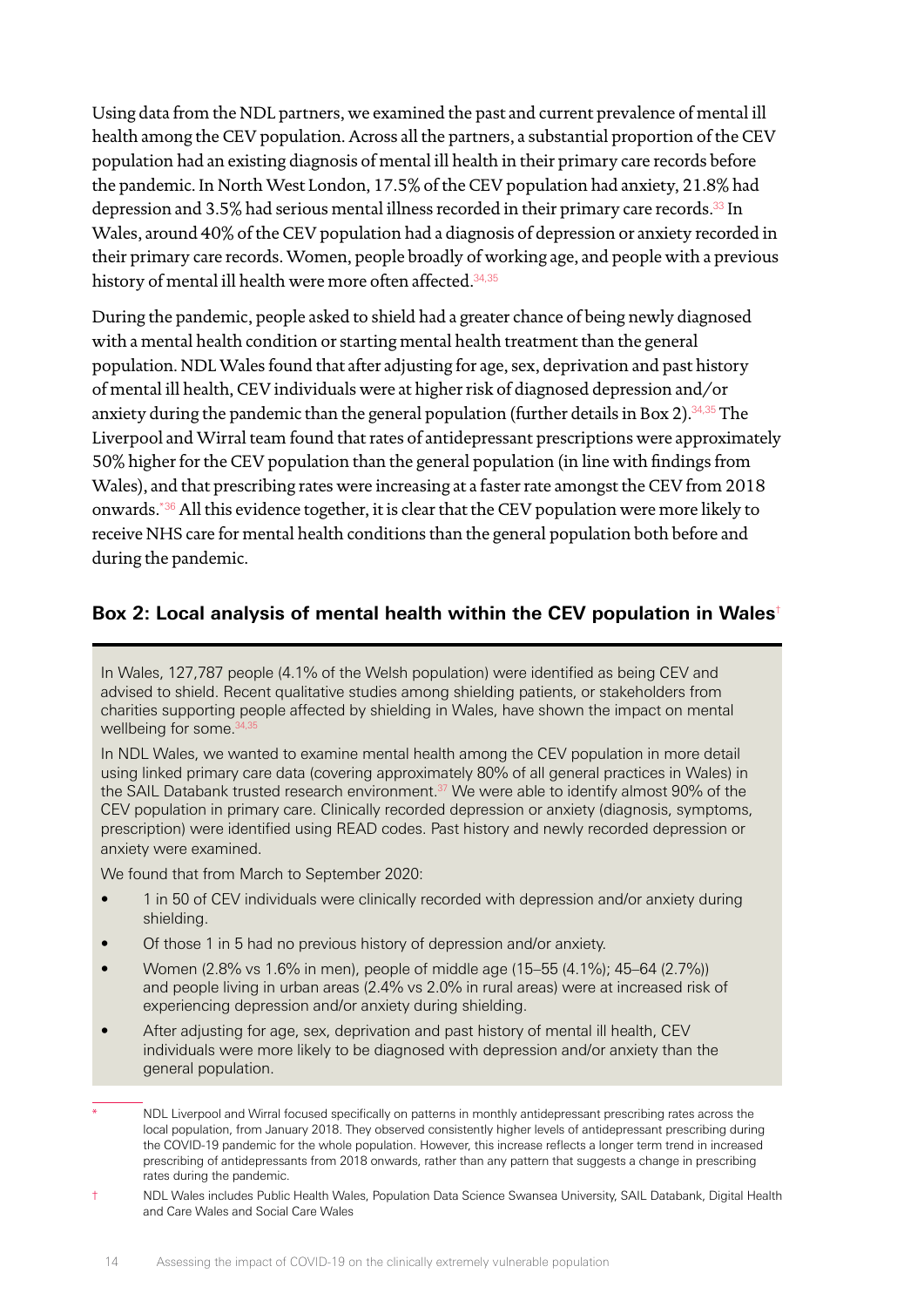#### **What next?**

This is one of the first explorations of routine population-scale electronic health record (EHR) data into the mental health of the CEV population in Wales during the first part of the pandemic. The findings suggest that the incidence of depression and anxiety for CEV individuals was higher than would be expected for the general population. However, this rapid study is likely to underestimate the incidence of depression and anxiety as it only captures presentation to primary care at a time when we know there were marked reductions in people accessing these services, and it does not take into account mental health diagnosis in other health settings. There will be many more in-depth studies to come, but this pragmatic initial insight does suggest that the self-reported impact on mental health in smaller qualitative studies is reflected in clinical presentation during the pandemic, and can help to inform targeted support to CEV individuals at increased risk of experiencing poor mental health outcomes.

It is worth noting that this analysis could still be an underestimate of the impact of shielding and the pandemic on mental health. For one reason, the impact of the pandemic may only emerge over the longer term, as highlighted by mental health experts.<sup>[38](#page-28-14)</sup> Also, previous studies have suggested that 75% of people with mental disorders do not receive treatment.[39](#page-28-15) As will become evident in the the second part of this briefing, the shielded population was particularly affected by changes in health care service delivery during the pandemic. Therefore, the full chronic and acute mental health needs of the CEV population may not yet have become evident to the NHS.

#### **Vaccination of the CEV population**

The CEV population was identified as a priority group for vaccination.<sup>[40](#page-28-16)</sup> In England, they were part of the fourth priority group identified by the JCVI and invited to receive the vaccine along with people over 70 from 18 January 2021.<sup>[41](#page-28-17)[,42](#page-28-18)</sup> Similar approaches were taken across the devolved nations. Uptake of the vaccine within the CEV group has been very high. By 12 September 2021, 92.3% of CEV people had received both doses of the vaccine and 94.5% had received at least one dose (excluding CEV people identified using the QCOVID algorithm).<sup>[43](#page-28-19)</sup>

While there were early fears that not all groups within the CEV group would develop strong antibody responses to the vaccine (meaning that they would remain CEV to COVID-19) more recent evidence is mixed, suggesting that it varies depending on an individual's underlying condition.<sup>[44,](#page-28-20)[45](#page-29-0)[,46](#page-29-1)[,47](#page-29-2)[,48](#page-29-3),[49](#page-29-4)</sup> However, vaccination reduces rather than eliminates the risk of severe infection in this group, and there has been evidence of breakthrough severe infections, particularly from new variants such as delta.<sup>[47](#page-29-2)</sup> The immune response is also likely to wane over time, particularly for those who are immunocompromised. The CEV group, alongside those over the age of 50 and health and social care workers, is being offered a booster vaccine to reduce mortality, morbidity and hospitalisations from COVID-19 over the 2021–22 winter period.<sup>[50,](#page-29-5)[51](#page-29-6)</sup> This is particularly important in the context of high levels of community transmission. The most recent data from the ONS COVID High Risk Group Insights study suggests that while many of the CEV group are still continuing to take precautions to reduce the risk of transmission, 90% of those asked to shield had left their home in the previous 7 days for activities including work, going to the shops or pharmacy, exercise and to socialise.<sup>22</sup>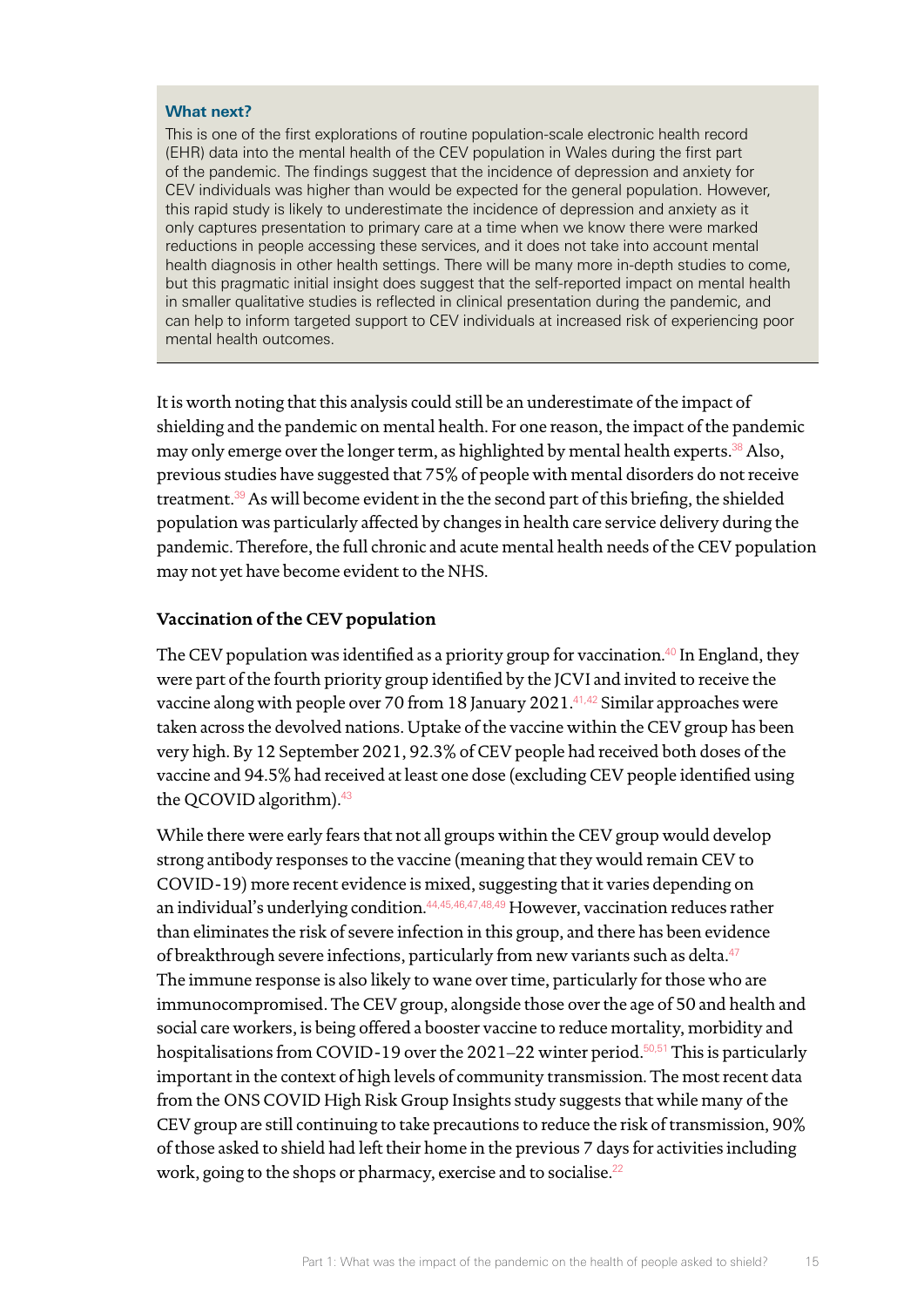# 2. Did changes to NHS care pathways result in a backlog of unmet need among the CEV population?

Patterns of health care service use changed markedly across the whole population during the pandemic, with the postponement of all non-urgent elective operations in the initial phases and changes in treatment-seeking behaviour from the public.<sup>[52](#page-29-7)[,53](#page-29-8)</sup> In turn, this led to substantial levels of unmet need and pent-up demand for NHS care, translating into historically long waits for NHS treatment.

Until now, there has been scant information about how patterns of health care use changed amongst the CEV population during the pandemic. In this section, we present new analysis from the NDL to fill this gap. We show that health care was severely disrupted for this cohort. For some specialties, hospital admissions and outpatient appointments were somewhat protected compared with the general population, with a smaller proportional decrease seen for the CEV than for the general population. However, the absolute reduction in activity was much greater amongst the CEV population.

# **The impact of the pandemic on the health care use of the CEV population**

Among the CEV population, rates of hospital use were rising in the two years prior to the pandemic,<sup>[54](#page-29-9)</sup> but dropped rapidly in April 2020.<sup>54</sup>

Across the NDL partners, elective admissions for the CEV population were 51% lower in April 2020 compared with April 2019, while outpatient appointments were 48% lower (a decrease of 16,270 and 72,618 admissions and appointments respectively).

Emergency admissions for the CEV population were 32% lower in April 2020 than April 2019, while A&E attendances were 42% lower (a decrease of 4,302 and 9,200 admissions and attendances respectively). These reductions happened even though there was no intentional national reorganisation of emergency care during the pandemic.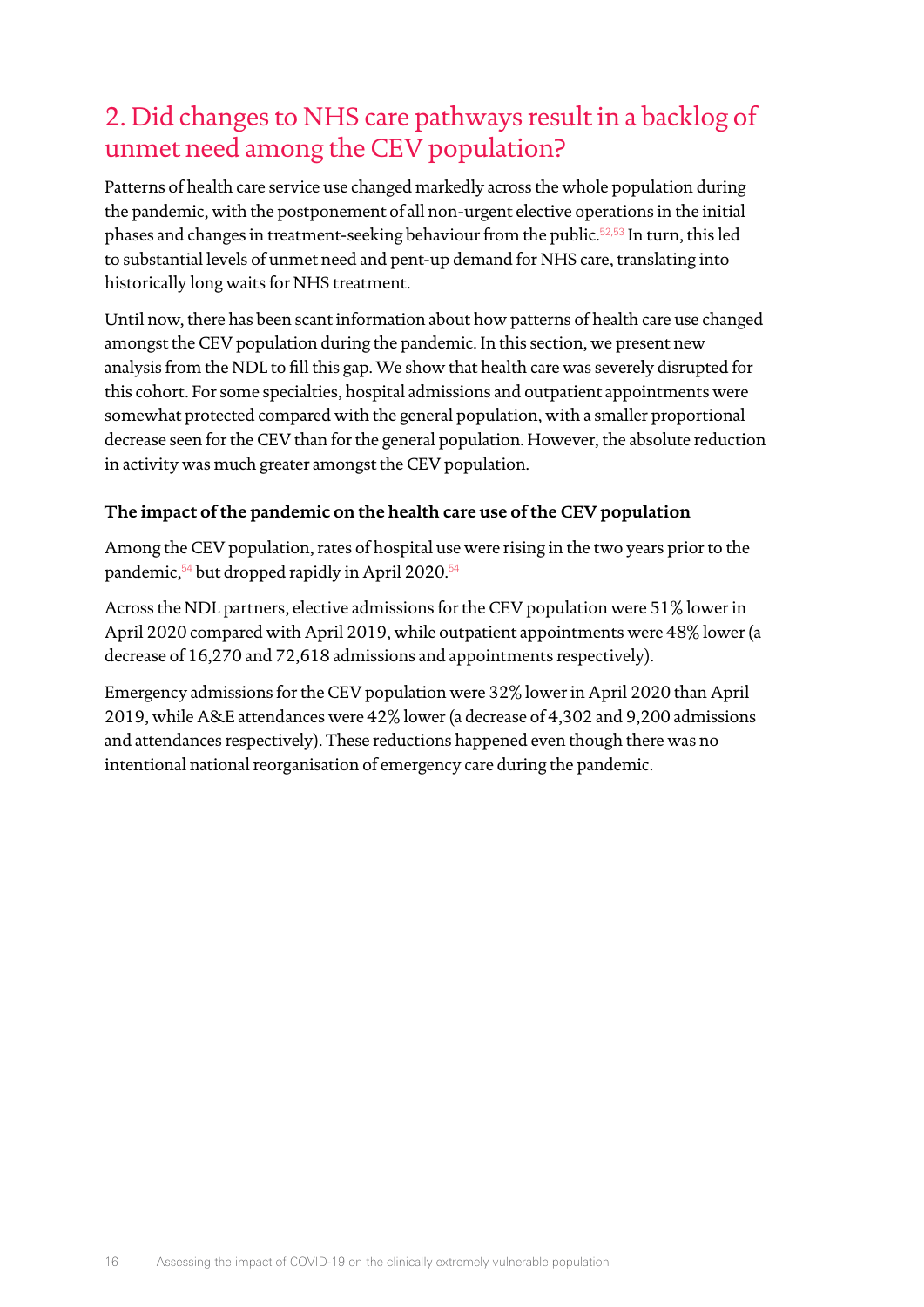#### **Figure 4: Trends in hospital admissions for the CEV population varied by diagnosis**

Patterns of admission for the CEV population across five NDL partners, March-July 2019 vs 2020



ICD-10 chapter of primary diagnosis (chapter number)

Our analysis shows that across the NDL partners for the period from March to July 2019, the most common reason for elective admission among the CEV was neoplasms (tumours) (ICD-10 chapter 2), as shown in Figure 4. Notwithstanding the general pattern of rising hospital use among the CEV prior to the pandemic, the number of elective admissions with neoplasm as a primary diagnosis fell by 34.7% between March–July 2019 and March–July 2020, from 75,380 to 49,218 admissions. Over the same period, emergency admissions for CEV people with neoplasm diagnoses, although much less common, increased by 42.5%, from 2,517 to 3,586 admissions. These patterns are worrying as they suggest a shift from planned to unplanned cancer treatment, which is associated with worse outcomes for patients.[55](#page-29-10) We did not see increases in emergency admissions associated with other diagnoses besides neoplasm.

For emergency admissions occurring between March and July 2019 for CEV people, the most recorded diagnostic category was diseases of the respiratory system (ICD-10 chapter 10; 13,337 admissions), as shown in Figure 4. The number of emergency admissions associated with these diagnoses fell by 35.3% between March and July 2020 to 8,632 admissions. Admissions with a primary diagnosis of suspected or confirmed COVID-19 are not included within this category.

To better understand the extent to which the CEV population was protected from changes in access to care, NDL North West London used their linked datasets to plot trends in secondary care use in the CEV (112,134 people) and non-CEV (over 2.5 million people) local populations – see Figure 5. The rate of hospital admission among the CEV population was more than 10 times greater than in the general population, as would be expected for a group with complex health care needs.\*

The CEV population is older, with 36.9% over the age of 70 compared with 6.2% of the general population.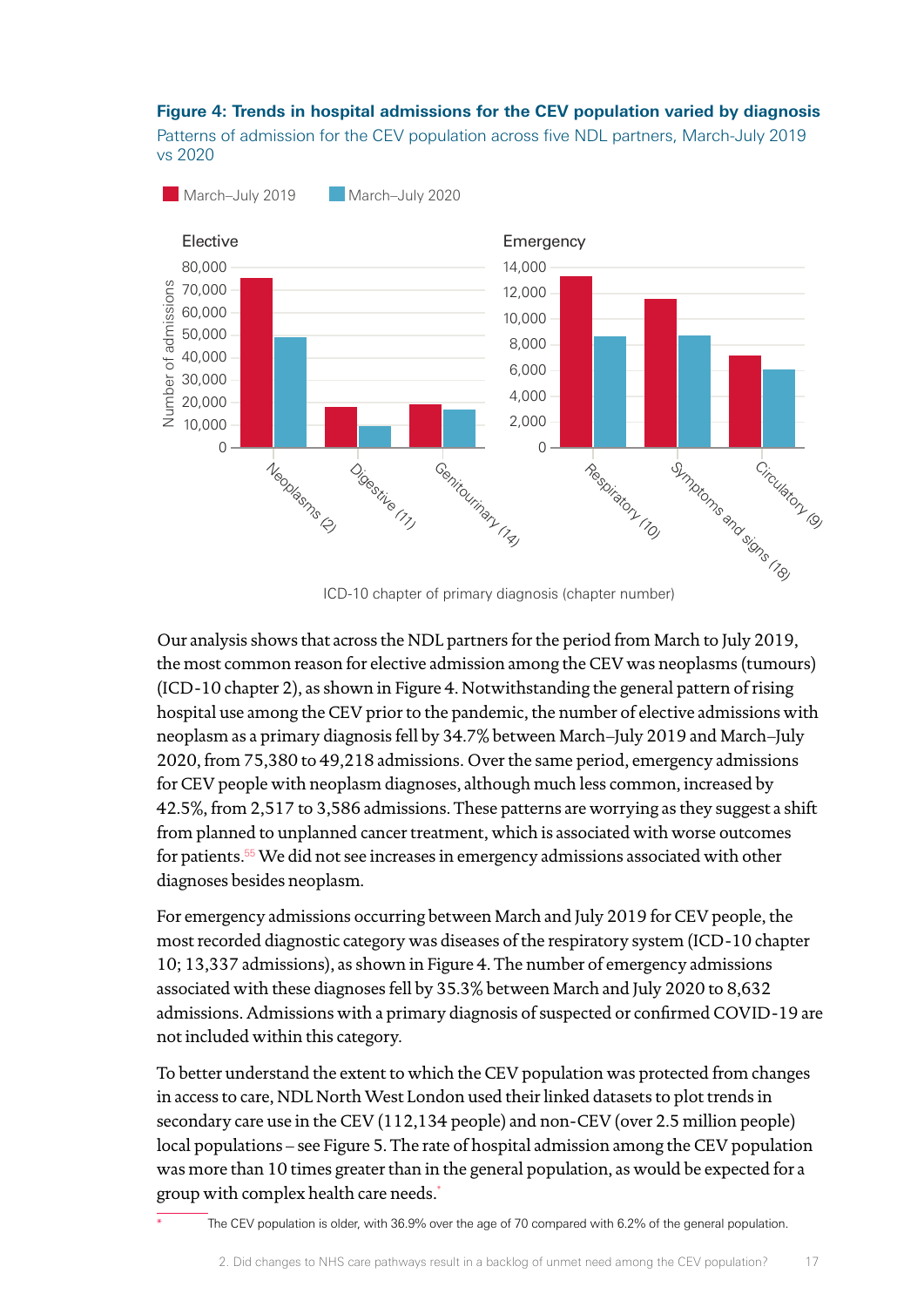The same analysis found that, between February and April 2020, the monthly rate of emergency admission fell by 52.1% among the general population and by 44.6% among the CEV population. While the percentage fall was smaller for the CEV population, there were substantial baseline differences between these two groups. In absolute terms, the CEV population experienced larger decreases in health care use than the general population. The emergency admission rate (number of admissions per 100 people per month) fell from 0.38 to 0.18 among the general population (a reduction of 0.2) and from 4.3 to 2.4 among the CEV population (a reduction of 1.9), as shown in Figure 5. Similar trends were seen across elective admissions and A&E attendances.

Outpatient attendances show a different pattern, with a larger percentage fall for the CEV population in North West London than the general population. The rate of outpatient attendances fell by 53.5% for the CEV population (from 50.5 to 23.5 attendances per 100 people per month) compared with a smaller reduction of 46.2% for the general population (a drop from 7.3 to 3.9 attendances per 100 people per month). These reductions in routine care are very significant for both the general population and the CEV population. However, unlike other health care services, the CEV population was less protected from changes to outpatient care.

#### **Figure 5: CEV health care service use in North West London**

In North West London, CEV people had higher rates of service use and this dropped sharply during the pandemic

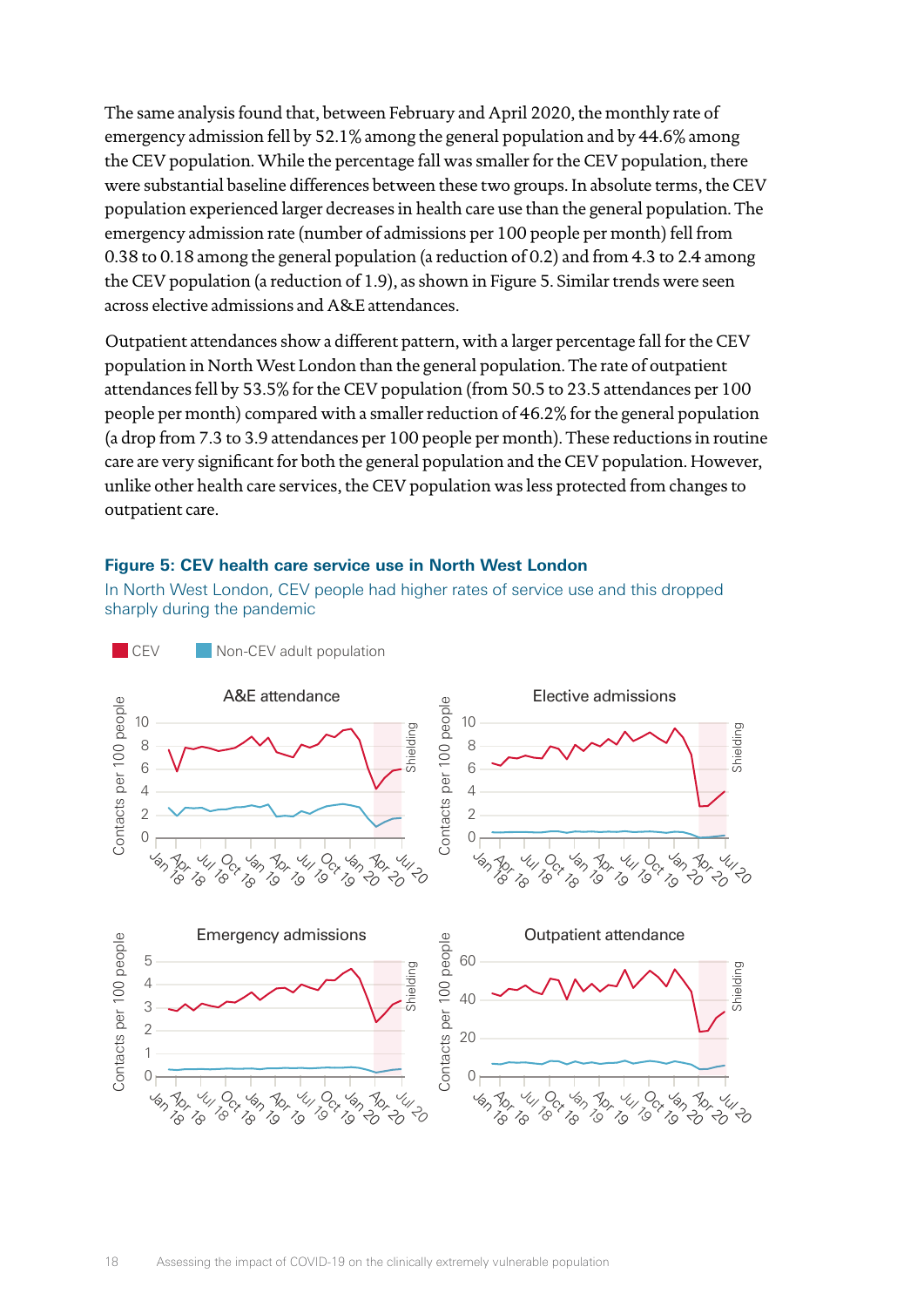NDL Grampian also did in-depth statistical work to characterise the patterns within their local health system. They found that, proportionately, access to planned secondary care reduced to a lesser extent among the CEV population than the broader Grampian population during the pandemic.<sup>[56](#page-29-11)</sup> However, unlike in North West London, outpatient appointments fell by a smaller proportion for the CEV population than the general population (35% compared with 49%). For elective admissions, the difference was very marked, with a 46% fall for the CEV compared with 81% for the general Grampian population. They also found that reductions in planned care were smaller for people who were shielding due to cancer and for younger shielding people than for the CEV population as a whole.

### **Support for the CEV population beyond the health care system**

As a group with complex needs, the CEV population relied on support not only from the health care system, but also from local authority and voluntary sector services. NDL Leeds examined the support provided by Leeds City Council Adult Social Care services,  $57$ and found that 7.7% (4,084) of their CEV population received adult social care support in the two years prior to the pandemic. Moreover, an analysis of primary care data showed that 23.1% of the CEV population in Leeds (12,285) had moderate or severe frailty, underscoring the complex needs of this group. Adult social care support was more common among older CEV people, and for people living in more deprived areas.

Given the heavy impact of the pandemic on the social care system, $58$  including on people receiving care in their own homes,<sup>[59](#page-29-14)</sup> it is critical to understanding how shielding affected people who use social care services. This is only feasible with access to linked datasets that span organisational boundaries.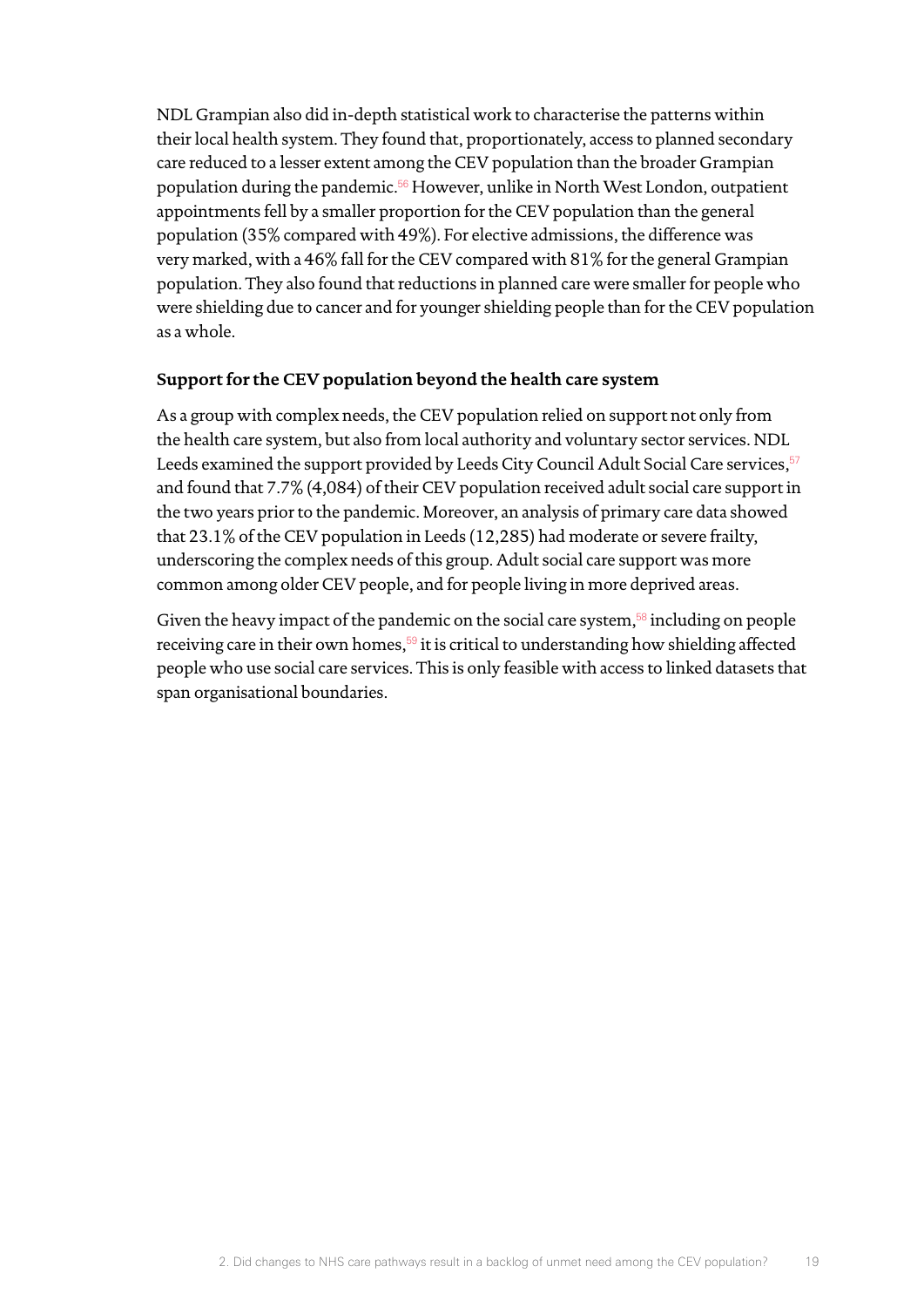# 3. What were the consequences of using an algorithmic approach to identifying the CEV population?

Throughout the pandemic, our NDL partners played a key role within their local systems, helping to identify CEV people and understand their needs. The experience shows how important it is that analysts can access data from general practice and across the health and care system.

In this section, we describe in more detail how a centralised algorithmic approach was used at scale to identify CEV people and how it was supplemented by local clinical judgement. We also show that this approach resulted in significant variation across the country in terms of who was identified as CEV, which raises questions about whether everyone had access to the support they required throughout the pandemic.

# **How did the number of individuals identified as clinically extremely vulnerable vary across local areas?**

As described in the introduction, during the first national shielding period, the CEV population was identified using a centralised algorithmic sweep of electronic health care records combined with local clinically led methods.

In their report on supporting vulnerable people during lockdown, the House of Commons Public Accounts Committee discussed variation in the use of local additions to the shielded patient list, highlighting the possible issues that it might pose in terms of equity of access to support.<sup>[17](#page-27-16)</sup> However, until now, there have been no publicly available data on geographical differences in the numbers of people who were added to the shielded patient list through central and local additions.

The NDL has been able to use partner data from the first national shielding period to show there was substantial variation in the number of people added to the shielded patient list via central or local methods across the UK.<sup>[60](#page-29-15)</sup> In Wales, the majority of CEV people were added to the shielded patient list via the Welsh central methodology (87.9%), while in Leeds, CEV people were most often added to the shielded patient list via local additions (61.3%). Across all the sites, local analytics teams played a vital role in identifying people who may otherwise have been missed by the national methods. The approach taken in Grampian to identify people is described in Box 3.

The significant variation in local additions demonstrates the challenge of relying exclusively on algorithms, particularly when the data available is incomplete or inaccurate. It highlights the need for further investment in data quality, and data sharing to improve the accuracy of health datasets. Whilst further investment in high quality linked data is essential, without the centralised approach adopted to identifying people, there may have been larger differences in how and when people were identified as CEV across local areas.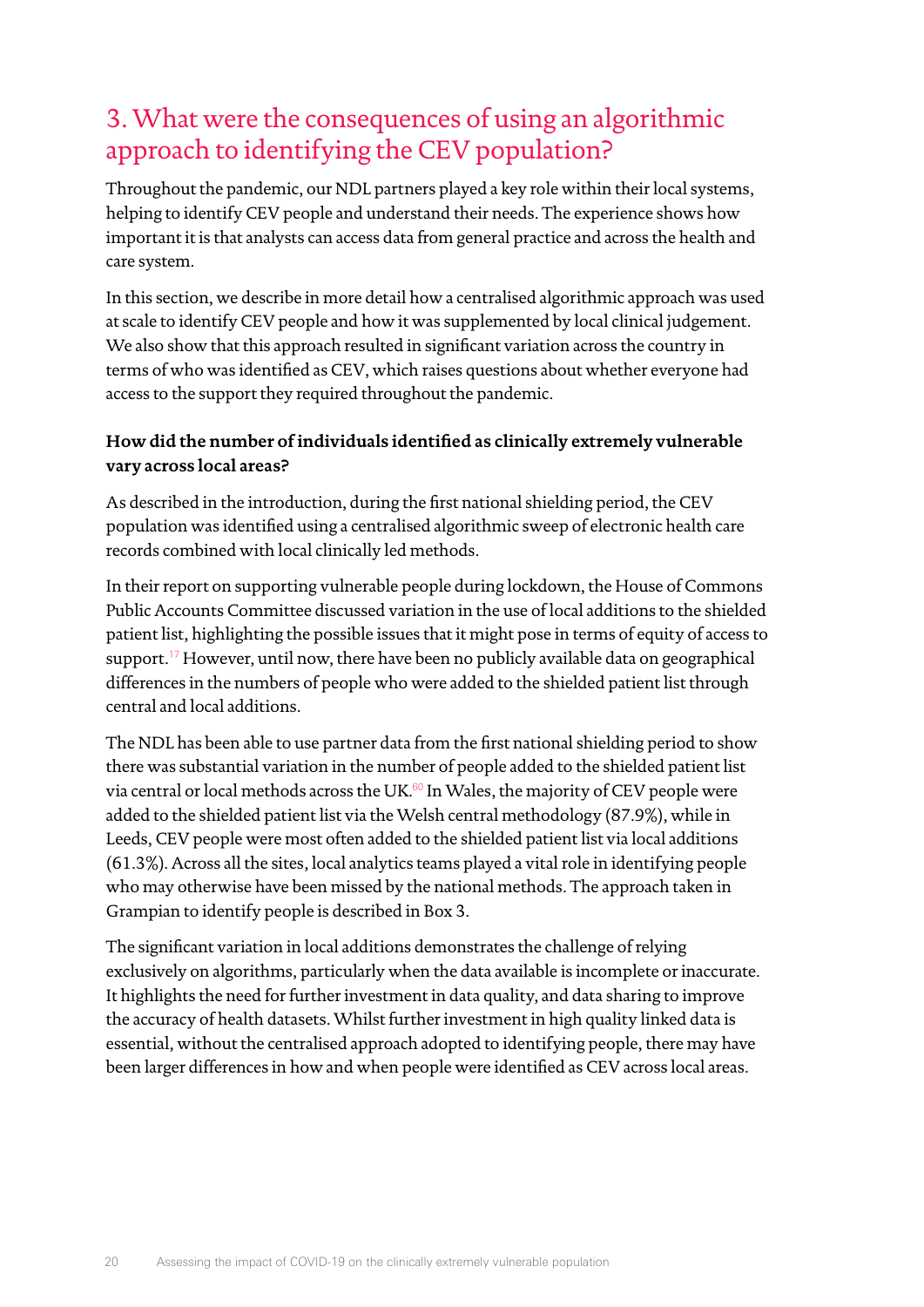# **Box 3: The role of local analysis in identifying CEV people in Grampian**

#### **How were the clinically extremely vulnerable identified?**

The process of identifying people who were CEV to a novel disease was not easy – it required rapid clinical consultation, the creation of algorithms to search electronic health care records and linking databases from diverse NHS services. After the Scottish government released the first version of the shielding register, clinicians and data analysts at every local NHS board worked intensely to be sure the most vulnerable people had been correctly identified – adding those who had been missed and removing those who did not need to shield.

In Grampian, the NDL team was particularly interested in the differences between people who were identified in the initial health record search versus people who were missed and added locally later. NHS Grampian local experts added thousands of people to the shielding register, comprising 42% of the total shielding population there. Clinically, the national record search successfully identified more transplant patients and people with respiratory disease (97% and 85% respectively), but fewer cancer and immunosuppressed patients (25% and 43% respectively). Demographically, the national record search identified less than half of the children deemed vulnerable in Grampian (46%) but did better identifying people living in deprived areas (identifying 66% of the most deprived vs 50% of the least).

#### **Improving identification and care for the clinically extremely vulnerable population**

Rapid and reliable identification of the vulnerable will continue to be vitally important and the NDL team in Grampian outlines two ways this could be improved. First, sharing primary care records. In Scotland, primary care records are not shared nationally, limiting who could be identified quickly as being CEV and supported. Second, improving demographic data collection, including ethnicity. COVID hospital admissions and deaths have made it very clear that sociodemographic characteristics affect vulnerability to COVID-19 infection. But in Scotland, these data are not well recorded and were not used to identify those who should shield. Collecting these data during primary care visits and sharing them nationally would be a powerful way to improve care of the most vulnerable.

The initial approach to identifying the CEV population was adapted as evidence emerged during the first year of the pandemic that individuals from certain ethnic backgrounds or living in deprived areas were more at risk of COVID-19 infection. In response, using information on age, sex, body mass index, ethnicity and other factors to model an individual's combined risk of COVID-19, the QCOVID tool was developed and implemented in England in February 2021.<sup>[12](#page-27-11)</sup> The impact of this new algorithm varied greatly: by March 2021 the percentage of the shielded patient list identified via the QCOVID algorithm ranged from 13.4% to 68.4% across English CCGs (Figure 6).[13](#page-27-12)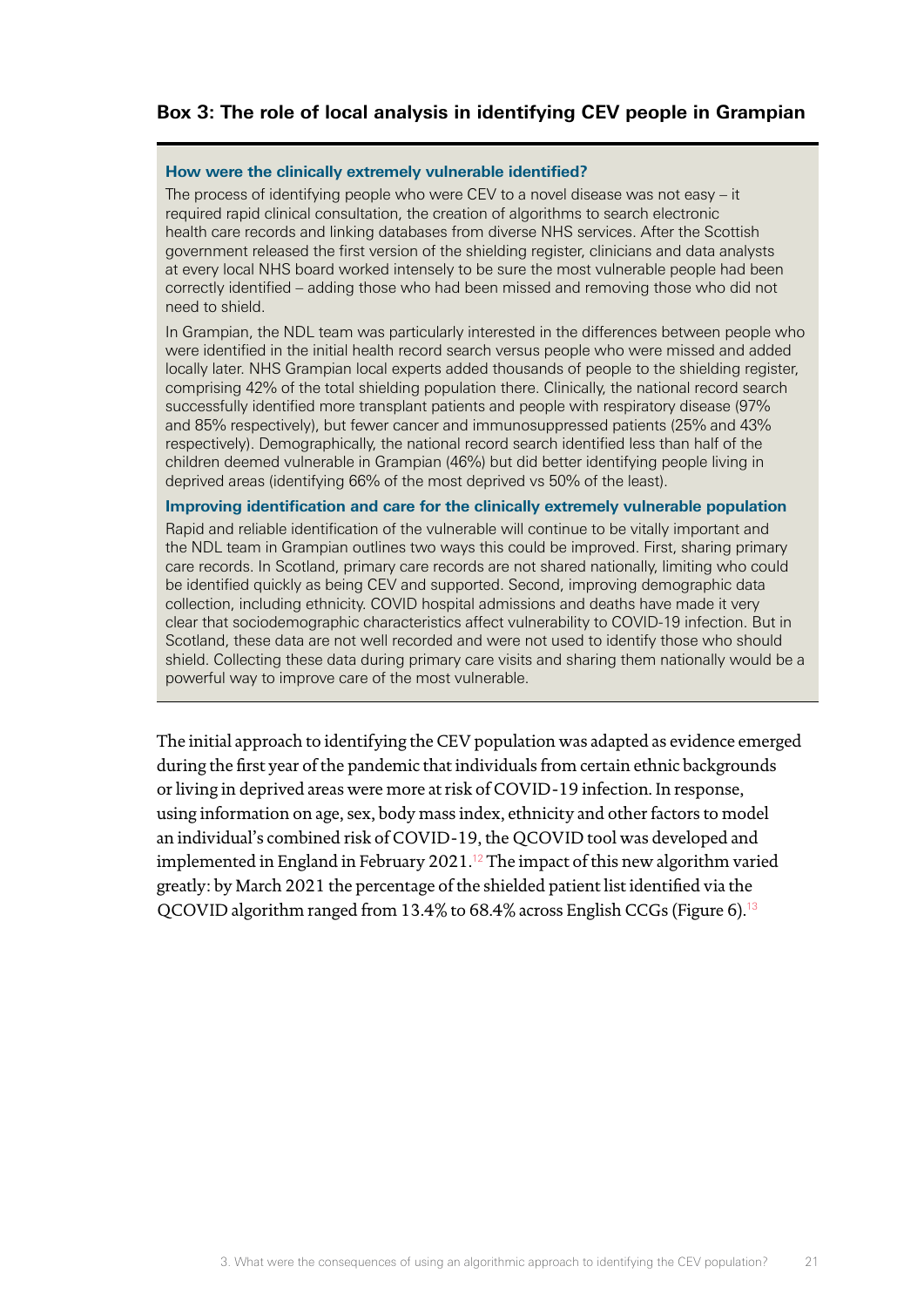#### Figure 6: Impact of QCOVID tool on CEV identification in most vs least deprived **CCGs** in England  $k = 1$



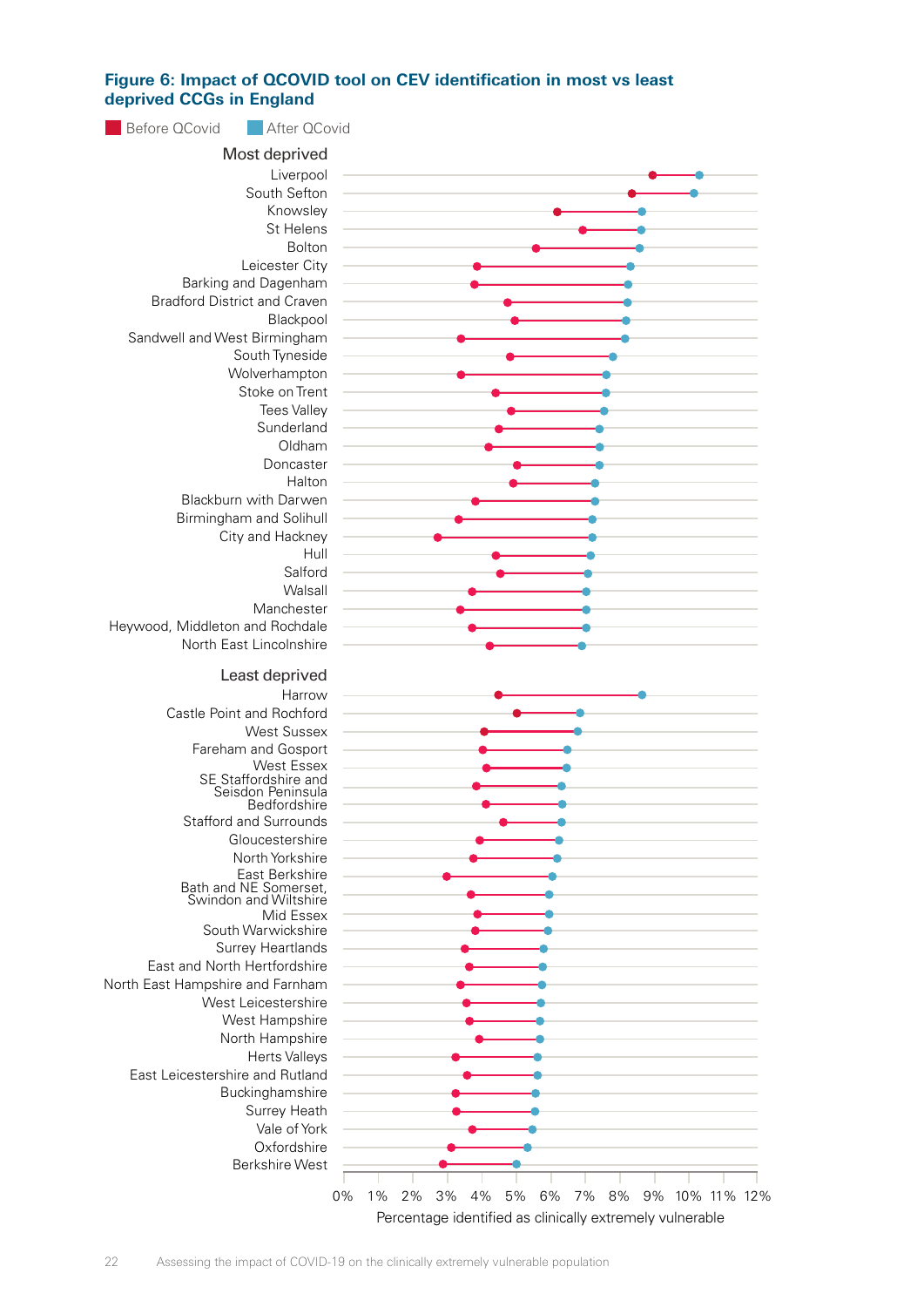As the QCOVID algorithm was intended to capture contextual risk factors including deprivation, a greater impact on areas of higher deprivation was to be expected. However, the substantial differences between areas in the percentage of the population already identified as CEV (as described above), which is likely to be dependent on availability of suitable data, will also have determined the additional local impact of QCOVID. The available data indicate that, across the most deprived 20% of areas in England, the implementation of QCOVID led to increases in the average percentage of people shielding from 4.5% to 7.8%. For the least deprived 20% of places in England, the average percentage of people identified as CEV rose from 3.7% to 6.0%.

This variation in how people were identified as CEV, particularly within the more deprived areas of England, had consequences not only for who was advised to follow shielding guidance, but also when they received this information and what support they had access to. QCOVID was implemented 11 months after shielding guidance was first issued. With the data available we were unable to quantify the impact of this delay in identifying so many at high risk of infection.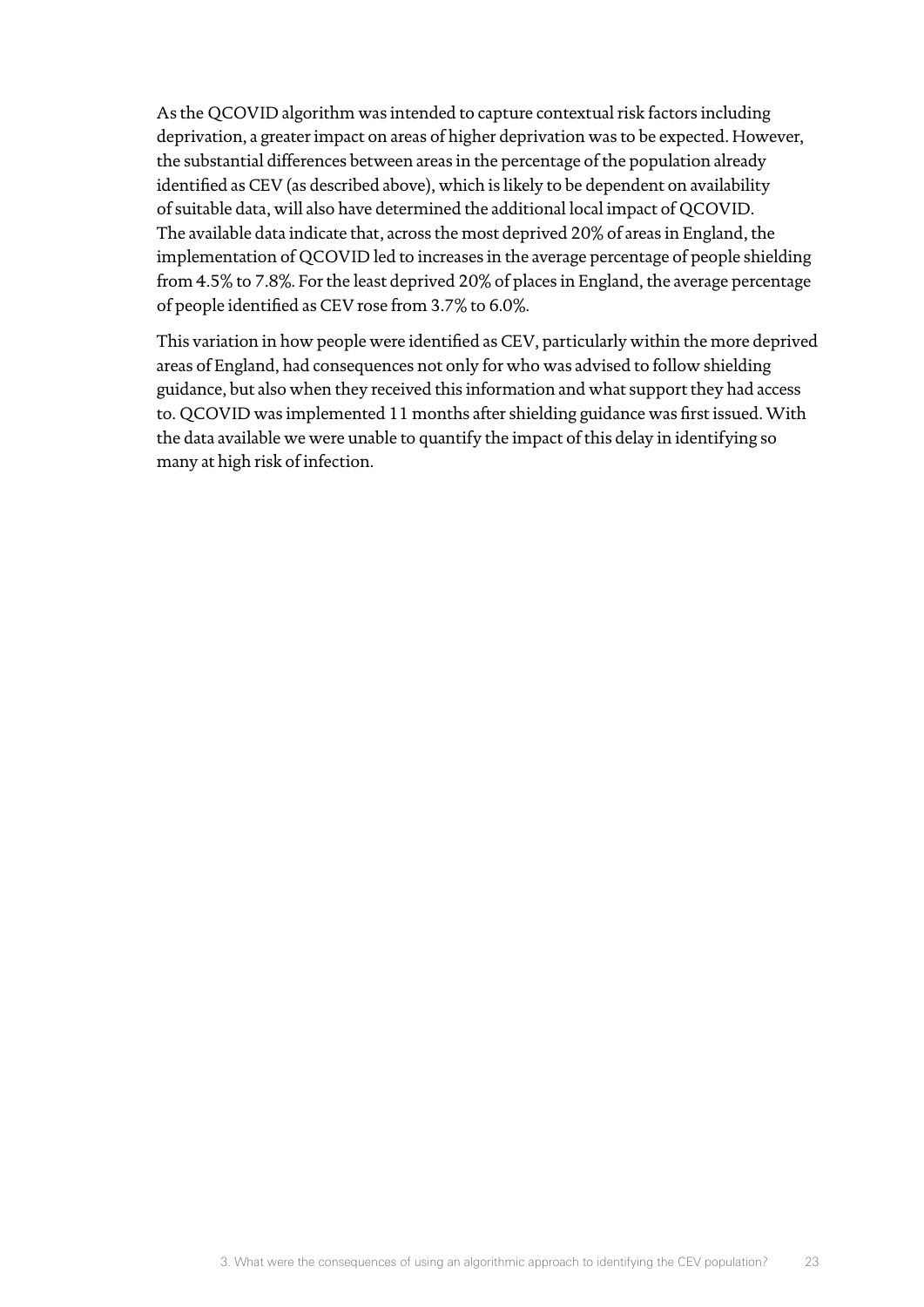# Implications of the analysis

**Despite rapid action to identify and support the clinically extremely vulnerable population, the COVID-19 pandemic resulted in extremely high rates of infection, hospital admission and death in this group.** The development of shielding guidance and the rapid identification of those who were at greatest risk of severe illness from COVID-19 infection were an urgent response to rising COVID-19 cases across the UK. Despite this intervention, the CEV population experienced an all-cause mortality rate comparatively higher than the all-cause mortality rate of an age-matched sample of the general population. This reflects their ill health and clinical vulnerability to the virus. However, it also reflects the impracticality of isolating from the wider community and the extent of COVID-19 transmission in the UK.

**The pandemic led to deteriorations in the mental health of the CEV population, and additional support is now needed to prevent any long-term impacts on their health and wellbeing.** People asked to shield were more likely to suffer from mental health conditions than the general population and more likely to seek help from the NHS during the pandemic. Some people in this group will continue to require additional support for mental health conditions, as well as their other health conditions including the reason for shielding, as we emerge from lockdown.

**The CEV population was particularly affected by changes to NHS services during the pandemic and there is a strong argument for now prioritising its care to prevent poor outcomes.** In absolute terms, the CEV population was more profoundly impacted than the rest of the population by the widescale disruption to NHS care that occurred during the pandemic. The emergency admission rate fell from 0.38 to 0.18 admissions per person per month in the general population. In comparison, it fell from 4.3 to 2.4 admissions for the CEV population. Outpatient appointments fell by 48% for the CEV population. The reductions were particularly large for people with certain conditions, and elective admissions related to tumour diagnoses fell by 34.7%. Worryingly, over the same period, emergency admissions for people with these diagnoses increased by 42.5%. These changes point to significant unmet health needs and potential long-term health impacts concentrated within the CEV population. Furthermore, this is a group of individuals with a range of clinically complex conditions who are likely to have had emerging additional care needs during this period.

**There are limitations to the use of an algorithm-driven approach to identifying the CEV population which were exacerbated by poor availability of high-quality data.** Not all CEV individuals were identified through the centrally developed algorithm due to lack of linked data or incomplete medical records, and many people would have been missed had they not been added to the shielded patient list by local clinicians. These approaches taken to identifying people resulted in significant variation across local areas in terms of when people were identified and, as a result, what services and support they had access to. Further investment in data sharing and improving data quality is essential to ensure that in the event of a future health emergency, it is possible to identify individuals quickly, accurately and consistently, and to enable rapid planning and delivery of relevant support.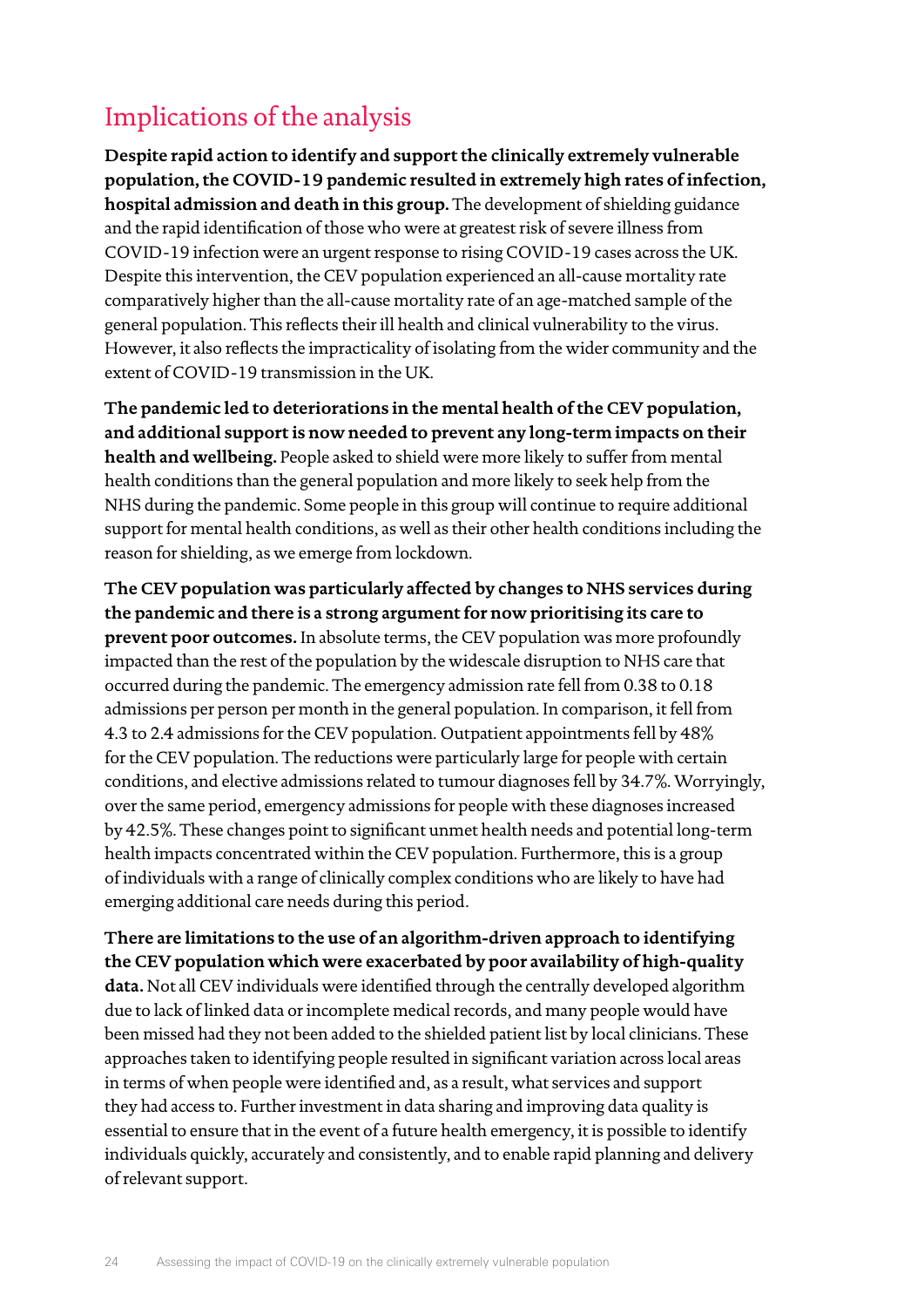# *Conclusion*

By April 2021, the shielding programme had identified more than 4 million people across the UK who were at highest risk of severe illness from COVID-19. The impacts of the pandemic and the shielding guidance for this population have been felt in the risks not only to people's health, but also to their wellbeing as a result of having to limit their interactions for significant periods over 2020–21. Further work is needed to understand the impact of the pandemic on the implications for resuming employment and other daily activities.

By using the linked datasets that our NDL partners have invested in and developed over time, it has been possible to demonstrate some of the valuable and actionable insights that can be gathered when a more complete picture of the local population is available. Local health and care systems in the NDL partner sites relied on such analysis to guide their response to the pandemic. Our examination of linked health care data demonstrates the variation in clinical needs, the increased burden of mental health, and the impact of reduced access to care during the peaks of the pandemic, as well as the wider social context and need for support and resources across the CEV population. However, the data we have drawn together here do not allow us to disentangle the specific impacts of shielding policy from the wider impacts of the pandemic on the CEV population.

Our briefing shows the scale of the challenge of ensuring that the most clinically vulnerable to COVID-19 are kept safe, and in providing high-quality health and social care during the pandemic. It also indicates that there are substantial unmet needs that should be prioritised to ensure that the mental and physical health of this group does not deteriorate further. As the UK moves into the next phase of the response to the pandemic, it is critical that the issues highlighted here are urgently addressed to prevent further harm.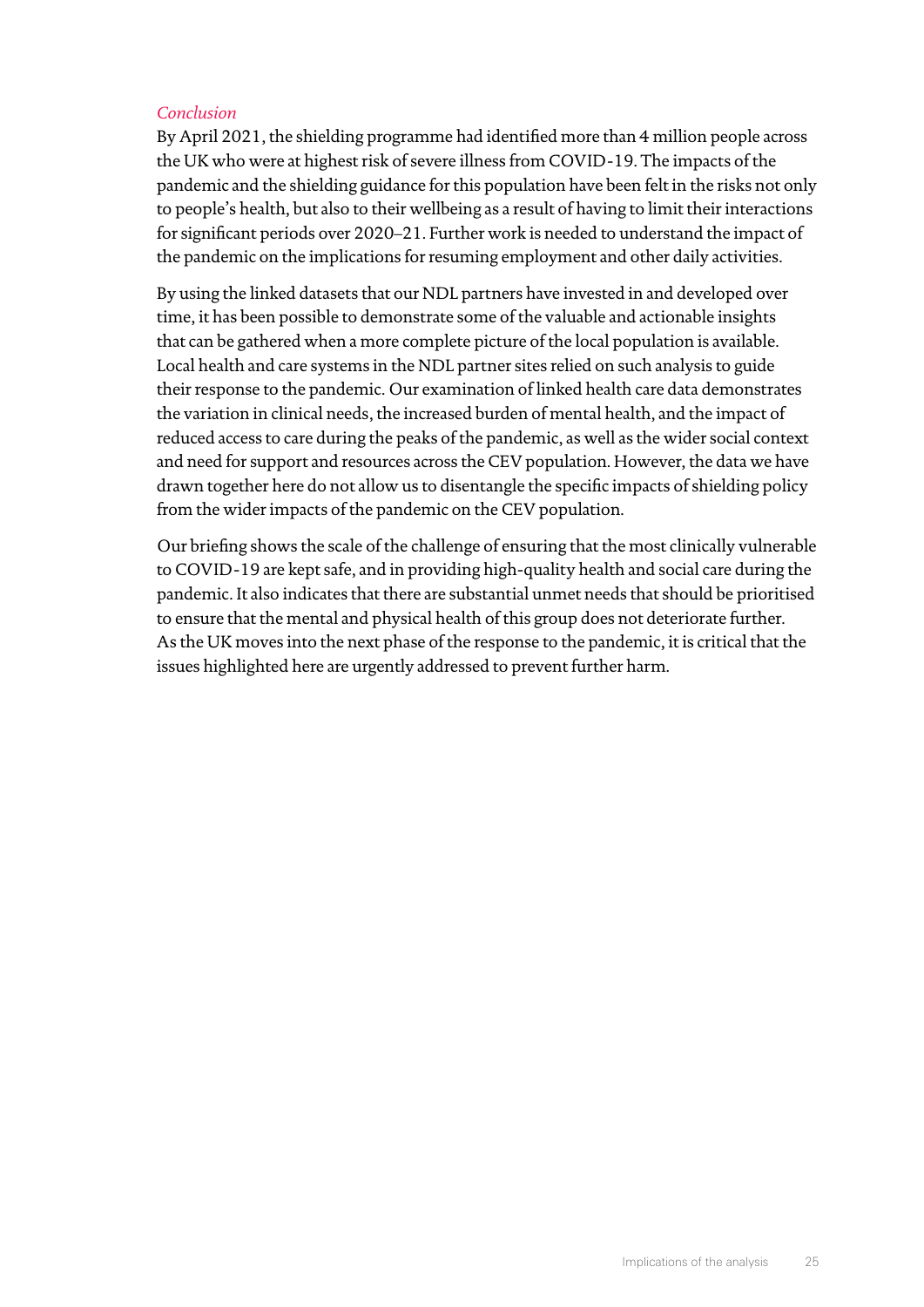#### **Acknowledgements**

We are also grateful to members of the public who took the time to review our findings, sharing their thoughts and experiences during the pandemic and helping to improve this work. Likewise, thanks go to Adam Steventon, Jennifer Dixon, Ruth Thorlby, Jo Bibby and Henry Gregg for their helpful comments on previous versions of this briefing, as well as to Jay Hughes for reviewing our analysis and code. This work uses data provided by patients and collected by the NHS as part of their care and support.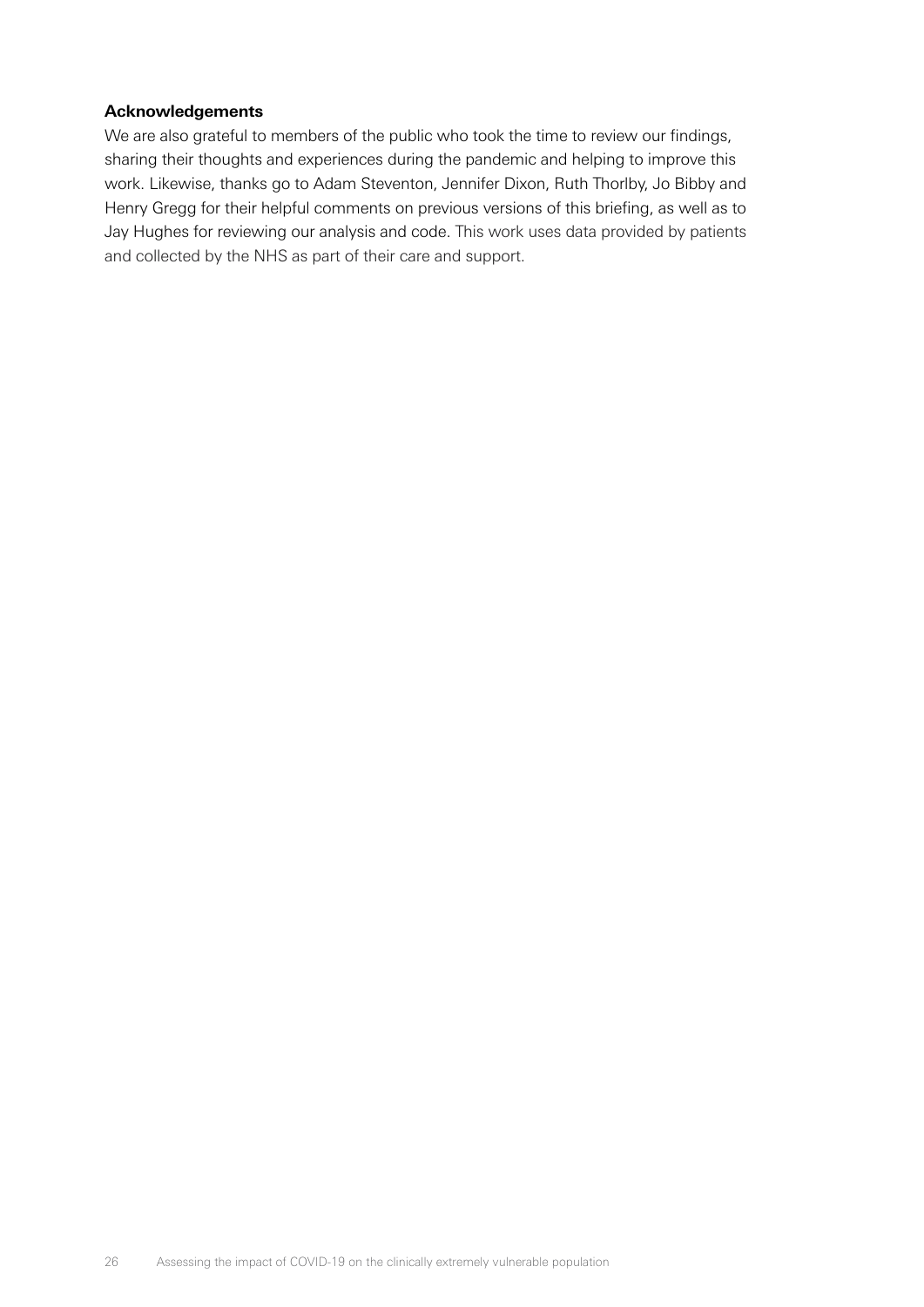#### <span id="page-26-0"></span>**Contributions page**

This briefing has been written by the Networked Data Lab. This is a Health Foundationfunded collaboration of advanced analytical teams across the UK working together on shared challenges and promoting the use of analytics in improving health and social care. The other contributing authors from each of the partner organisations are listed below.

#### **The Health Foundation**

Jorgen Engmann, Nadia Kalam, Olivia Ross-Hurst, Rachel Tesfaye

## **NDL Grampian: The Aberdeen Centre for Health Data Science (ACHDS) which includes NHS Grampian and the University of Aberdeen**

William P Ball\*, Nicola Beech<sup>†</sup>, Corri Black\*<sup>+</sup>, Dimitra Blana\*, Jaroslaw Dymiter<sup>‡</sup>, Jillian Evans<sup>†</sup>, Sharon Gordon<sup>^</sup>, Joanne Lumsden<sup>‡</sup>, Adrian Martin<sup>‡</sup>, Mintu Nath<sup>\*</sup>, Graham Osler<sup>†</sup>, Magdalena Rzewuska<sup>#</sup>, Simon Sawhney<sup>\*,†</sup>, Bernhard Scheliga<sup>\*</sup>, Katie Wilde<sup>‡</sup>, Artur Wozniak<sup>+</sup>

#### **NDL Leeds: Leeds CCG and Leeds City Council**

Alex Brownrigg<sup>¶</sup>, Souheila Fox<sup>¶</sup>, Graham Hyde\*\*, Alison Phiri<sup>¶</sup>

#### **NDL Liverpool and Wirral: Liverpool CCG and Healthy Wirral Partnership**

Saiga Ahmed<sup>++</sup>, Lauren Barnett<sup>#</sup>, Ben Barr<sup>#</sup>, Joanne Bradburn<sup>§§</sup>, Simon Chambers\*\*, Tim Caine<sup>¶</sup>, Annmarie Daley<sup>¶</sup>, Helen Duckworth<sup>¶</sup>, Matt Gilmore<sup>§§</sup>, Karen Jones<sup>¶</sup>, Lisa Jones<sup>¶</sup>, Michelle Jones<sup>¶</sup>, Lee Kirkham<sup>§§</sup>, David Knowles<sup>¶</sup>, Beverley Murray\*\*\*

# **NDL North West London: Imperial College Health Partners (ICHP), Institute of Global Health Innovation (IGHI), Imperial College London (ICL), and North West London CCGs**

Hutan Ashrafian<sup>†††</sup>, Alex Bottle<sup>‡‡‡</sup>, Matthew Chisambi<sup>§§§</sup>, Anna Lawrence-Jones<sup>14</sup>, Melanie Leis<sup>¶¶</sup>, Kavitha Saravanakumar\*\*\*, Samantha Scholtz<sup>††††</sup>, Sara Sekelj§§§, Tomasz Szymanski<sup>§§§</sup>, Jordan Wallace<sup>§§§</sup>

# **NDL Wales: Public Health Wales, Population Data Science Swansea University, SAIL Databank, Digital Health and Care Wales and Social Care Wales**

Jiao Song« , Ashley Akbari≈, Laura Bentley« , Lynsey Cross≈, Joanna Dundon>, Paul Howells>, Gareth John>, Gwyndaf Parry®, Tomos Smith®, Lisa Trigg®

- Aberdeen Centre for Health Data Science, University of Aberdeen, Aberdeen, Scotland
- † National Health Service Grampian, Aberdeen, Scotland
- ‡ Grampian Data Safe Haven (DaSH), University of Aberdeen, Aberdeen, Scotland
- ^ Centre for Health Data Science, University of Aberdeen
- # Health Services Research Unit and The Centre for Health Data Science, University of Aberdeen
- ¶ Leeds CCG
- \*\* Leeds City Council
- †† Public Advisor
- ‡‡ University of Liverpool
- §§ Wirral CCG
- **11** Liverpool CCG
- \*\*\* Wirral Metropolitan Borough Council
- ††† Imperial College Healthcare NHS Trust
- ‡‡‡ Imperial College London
- **§§§** Imperial College Health Partners
- **111** Institute of Global Health Innovation, Imperial College London
- \*\*\*\* North West London Health and Care Partnership
- †††† West London NHS Trust
- **Public Health Wales**
- <sup>&</sup>gt; Digital Health and Care Wales
- <sup>≈</sup> Population Data Science Swansea University, SAIL Databank
- <sup>∞</sup> Social Care Wales (SCW)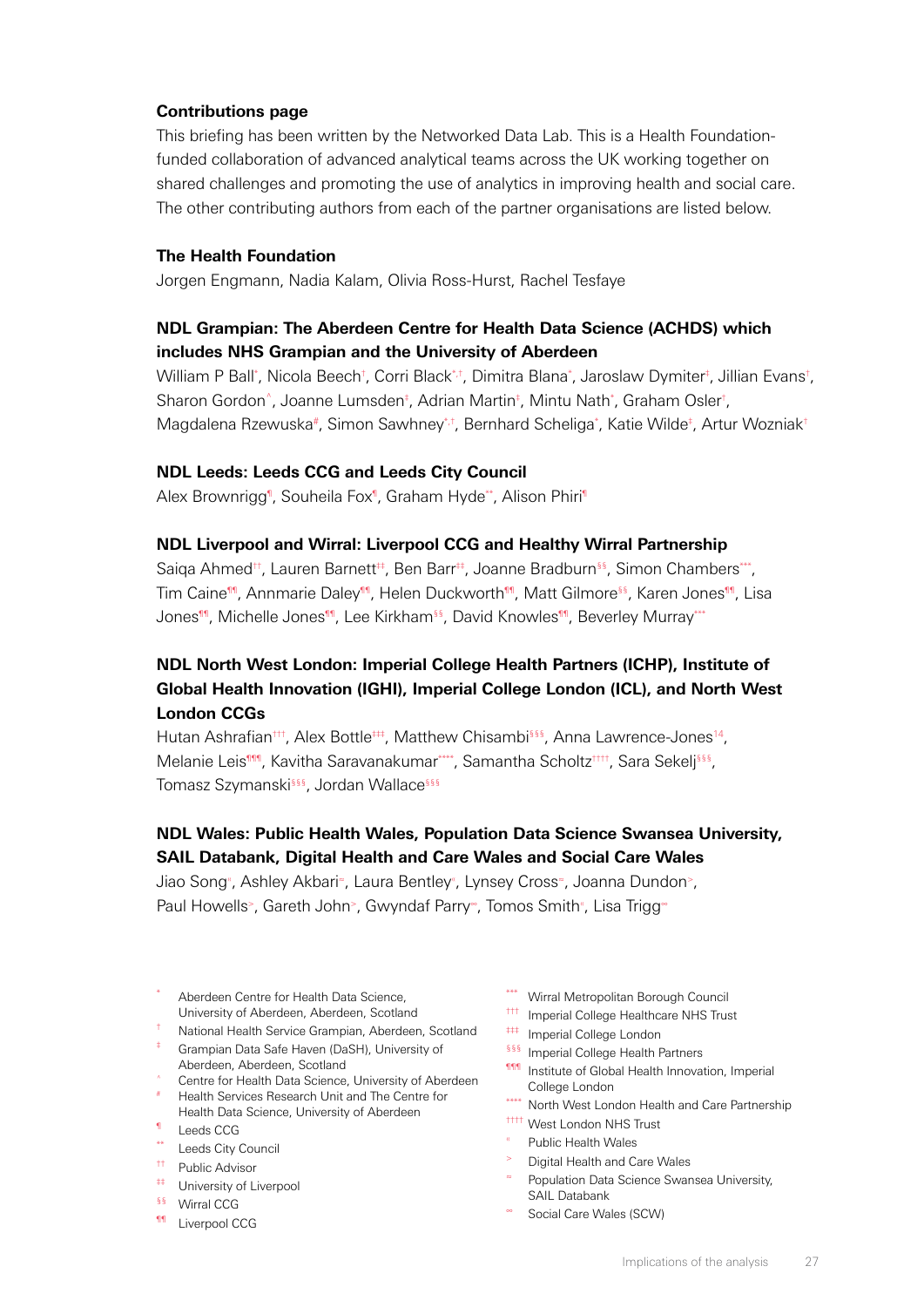# References

- <span id="page-27-0"></span>1. UK Government. Coronavirus (COVID-19) in the UK: Deaths in United Kingdom [webpage]. *Gov.uk;* 2021 [\(https://coronavirus.data.gov.uk/details/deaths](https://coronavirus.data.gov.uk/details/deaths)).
- <span id="page-27-1"></span>2. UK Parliament. COVID-19 Update Statement made on 15 September 2021 [webpage]. *Parliament.uk*; 2021 [\(https://questions-statements.parliament.uk/written-statements/detail/2021-09-15/hcws291](https://questions-statements.parliament.uk/written-statements/detail/2021-09-15/hcws291)).
- <span id="page-27-2"></span>3. Gardner T, Fraser C. *Longer waits, missing patients and catching up.* The Health Foundation; 2021 ([www.health.org.uk/news-and-comment/charts-and-infographics/how-is-elective-care-coping-with-the](https://www.health.org.uk/news-and-comment/charts-and-infographics/how-is-elective-care-coping-with-the-continuing-impact-of-covid-19)[continuing-impact-of-covid-19](https://www.health.org.uk/news-and-comment/charts-and-infographics/how-is-elective-care-coping-with-the-continuing-impact-of-covid-19)).
- <span id="page-27-3"></span>4. Health Foundation. *Surviving COVID: The impact of the pandemic on the mental health of NHS workers.* The Health Foundation; 2020 ([www.health.org.uk/what-we-do/responding-to-covid-19/surviving-covid-films/surviving](https://www.health.org.uk/what-we-do/responding-to-covid-19/surviving-covid-films/surviving-covid-impact-on-the-mental-health-of-NHS-workers)[covid-impact-on-the-mental-health-of-NHS-workers\)](https://www.health.org.uk/what-we-do/responding-to-covid-19/surviving-covid-films/surviving-covid-impact-on-the-mental-health-of-NHS-workers).
- <span id="page-27-4"></span>5. O'Shea N. *Covid-19 and the nation's mental health: October 2020.* Centre for Mental Health; 2020 ([www.centreformentalhealth.org.uk/publications/covid-19-and-nations-mental-health-october-2020](https://www.centreformentalhealth.org.uk/publications/covid-19-and-nations-mental-health-october-2020)).
- <span id="page-27-5"></span>6. UK Government. *Covid-19 Response – Spring 2021. Gov.uk;* 2020 [\(https://assets.publishing.service.gov.uk/](https://assets.publishing.service.gov.uk/government/uploads/system/uploads/attachment_data/file/963491/COVID-19_Response_-_Spring_2021.pdf) [government/uploads/system/uploads/attachment\\_data/file/963491/COVID-19\\_Response\\_-\\_Spring\\_2021.pdf](https://assets.publishing.service.gov.uk/government/uploads/system/uploads/attachment_data/file/963491/COVID-19_Response_-_Spring_2021.pdf)).
- <span id="page-27-6"></span>7. UK Government. Guidance on shielding and protecting people who are clinically extremely vulnerable from COVID-19 [webpage]. *Gov.uk;* 2020 ([www.gov.uk/government/publications/guidance-on-shielding-and-protecting](https://www.gov.uk/government/publications/guidance-on-shielding-and-protecting-extremely-vulnerable-persons-from-covid-19/guidance-on-shielding-and-protecting-extremely-vulnerable-persons-from-covid-19)[extremely-vulnerable-persons-from-covid-19/guidance-on-shielding-and-protecting-extremely-vulnerable-persons](https://www.gov.uk/government/publications/guidance-on-shielding-and-protecting-extremely-vulnerable-persons-from-covid-19/guidance-on-shielding-and-protecting-extremely-vulnerable-persons-from-covid-19)[from-covid-19](https://www.gov.uk/government/publications/guidance-on-shielding-and-protecting-extremely-vulnerable-persons-from-covid-19/guidance-on-shielding-and-protecting-extremely-vulnerable-persons-from-covid-19)).
- <span id="page-27-7"></span>8. Scottish Government. Coronavirus (COVID-19): shielding advice and support [webpage]. *Gov.scot;* 2020 ([www.gov.scot/publications/covid-shielding/pages/overview/](https://www.gov.scot/publications/covid-shielding/pages/overview/)).
- <span id="page-27-8"></span>9. Welsh Government. Shielding extremely vulnerable people [webpage]. *Gov.wales;* 2020 [\(https://gov.wales/](https://gov.wales/shielding-extremely-vulnerable-people) [shielding-extremely-vulnerable-people](https://gov.wales/shielding-extremely-vulnerable-people)).
- <span id="page-27-9"></span>10. Northern Ireland Government. Coronavirus (COVID-19): guidance for 'clinically extremely vulnerable' and 'vulnerable' people [webpage]. *nidirect.gov.uk;* 2020 ([www.nidirect.gov.uk/articles/coronavirus-covid-19-guidance](https://www.nidirect.gov.uk/articles/coronavirus-covid-19-guidance-clinically-extremely-vulnerable-and-vulnerable-people)[clinically-extremely-vulnerable-and-vulnerable-people](https://www.nidirect.gov.uk/articles/coronavirus-covid-19-guidance-clinically-extremely-vulnerable-and-vulnerable-people)).
- <span id="page-27-10"></span>11. NHS Digital. Coronavirus Shielded Patient List open data set, England [webpage]. *NHS Digital;* 2021 [\(https://digital.nhs.uk/dashboards/shielded-patient-list-open-data-set](https://digital.nhs.uk/dashboards/shielded-patient-list-open-data-set)).
- <span id="page-27-11"></span>12. Clift AK, Coupland CAC, Keogh RH, et al. Living risk prediction algorithm (QCOVID) for risk of hospital admission and mortality from coronavirus 19 in adults: national derivation and validation cohort study. *BMJ.* 2020; 371: m3731 [\(https://doi.org/10.1136/bmj.m3731\)](https://doi.org/10.1136/bmj.m3731).
- <span id="page-27-12"></span>13. NHS Digital. Coronavirus Shielded Patient List Summary, England [webpage]. *NHS Digital;* 2021 [\(https://digital.](https://digital.nhs.uk/data-and-information/publications/statistical/mi-english-coronavirus-covid-19-shielded-patient-list-summary-totals/latest) [nhs.uk/data-and-information/publications/statistical/mi-english-coronavirus-covid-19-shielded-patient-list-summary](https://digital.nhs.uk/data-and-information/publications/statistical/mi-english-coronavirus-covid-19-shielded-patient-list-summary-totals/latest)[totals/latest](https://digital.nhs.uk/data-and-information/publications/statistical/mi-english-coronavirus-covid-19-shielded-patient-list-summary-totals/latest)).
- <span id="page-27-13"></span>14. Welsh Government. Shielded Patient List in Wales during the Coronavirus pandemic: as at 15 February 2021 [webpage]. *Gov.wales;* 2021 ([https://gov.wales/shielded-patient-list-wales-during-coronavirus-covid-19-pandemic-](https://gov.wales/shielded-patient-list-wales-during-coronavirus-covid-19-pandemic-15-february-2021)[15-february-2021\)](https://gov.wales/shielded-patient-list-wales-during-coronavirus-covid-19-pandemic-15-february-2021).
- <span id="page-27-14"></span>15. BBC. Covid-19: Clinically extremely vulnerable in NI can now book vaccinations. *BBC;* 12 February 2021 [\(www.bbc.com/news/uk-northern-ireland-56038115\)](https://www.bbc.com/news/uk-northern-ireland-56038115).
- <span id="page-27-15"></span>16. Delvaux J, Marosi D. *COVID-19 Shielding Programme (Scotland) Impact and Experience Survey.* Public Health Scotland; 2020 [\(www.publichealthscotland.scot/media/2763/covid-19-shielding-programme-scotland-impact-and](https://www.publichealthscotland.scot/media/2763/covid-19-shielding-programme-scotland-impact-and-experience-survey_sept2020_english.pdf)[experience-survey\\_sept2020\\_english.pdf](https://www.publichealthscotland.scot/media/2763/covid-19-shielding-programme-scotland-impact-and-experience-survey_sept2020_english.pdf)).
- <span id="page-27-16"></span>17. Public Accounts Committee. *Covid 19: supporting the vulnerable during lockdown.* House of Commons; 2021 [\(https://committees.parliament.uk/publications/5534/documents/55037/default/](https://committees.parliament.uk/publications/5534/documents/55037/default/)).
- <span id="page-27-17"></span>18. UK Government. Get support if you're clinically extremely vulnerable to coronavirus (COVID-19) [webpage]. *Gov.uk;*  2020 ([www.gov.uk/coronavirus-shielding-support](https://www.gov.uk/coronavirus-shielding-support)).
- <span id="page-27-18"></span>19. Peytrignet S, Hodgson K, Engmann J, et al. *The Networked Data Lab: Statistical analysis plan for a descriptive analysis of clinically extremely vulnerable people during COVID-19.* The Health Foundation; 2020 ([www.health.](https://www.health.org.uk/sites/default/files/2020-12/ndl_statistical_analysis_plan_-_descriptive_analysis_of_cev_people_during_covid-19_0.pdf) [org.uk/sites/default/files/2020-12/ndl\\_statistical\\_analysis\\_plan\\_-\\_descriptive\\_analysis\\_of\\_cev\\_people\\_during\\_](https://www.health.org.uk/sites/default/files/2020-12/ndl_statistical_analysis_plan_-_descriptive_analysis_of_cev_people_during_covid-19_0.pdf) [covid-19\\_0.pdf](https://www.health.org.uk/sites/default/files/2020-12/ndl_statistical_analysis_plan_-_descriptive_analysis_of_cev_people_during_covid-19_0.pdf)).
- <span id="page-27-19"></span>20. Health Foundation. The Health Foundation Analytics Lab [webpage]. *GitHub;* 2021 [\(https://github.com/HFAnalyticsLab](https://github.com/HFAnalyticsLab)).
- <span id="page-27-20"></span>21. Office for National Statistics. Shielding Behavioural Survey (SBS) QMI [webpage]. *Office for National Statistics;* 2020 ([www.ons.gov.uk/peoplepopulationandcommunity/healthandsocialcare/healthcaresystem/methodologies/](https://www.ons.gov.uk/peoplepopulationandcommunity/healthandsocialcare/healthcaresystem/methodologies/shieldingbehaviouralsurveysbsqmi) [shieldingbehaviouralsurveysbsqmi](https://www.ons.gov.uk/peoplepopulationandcommunity/healthandsocialcare/healthcaresystem/methodologies/shieldingbehaviouralsurveysbsqmi)).
- <span id="page-27-21"></span>22. Office for National Statistics. COVID High Risk Group Insights [webpage]. *Office for National Statistics;*  2021 ([www.ons.gov.uk/surveys/informationforhouseholdsandindividuals/householdandindividualsurveys/](https://www.ons.gov.uk/surveys/informationforhouseholdsandindividuals/householdandindividualsurveys/covidhighriskgroupinsights) [covidhighriskgroupinsights](https://www.ons.gov.uk/surveys/informationforhouseholdsandindividuals/householdandindividualsurveys/covidhighriskgroupinsights)).
- <span id="page-27-22"></span>23. NHS Digital. Tracking Healthcare Activity and Outcomes for Shielded Patients, England – up to 28 September 2020 [webpage]. *NHS Digital;* 2020 [\(https://digital.nhs.uk/data-and-information/publications/statistical/mi-tracking](https://digital.nhs.uk/data-and-information/publications/statistical/mi-tracking-healthcare-activity-and-outcomes-for-shielded-patients-england/latest)[healthcare-activity-and-outcomes-for-shielded-patients-england/latest](https://digital.nhs.uk/data-and-information/publications/statistical/mi-tracking-healthcare-activity-and-outcomes-for-shielded-patients-england/latest)).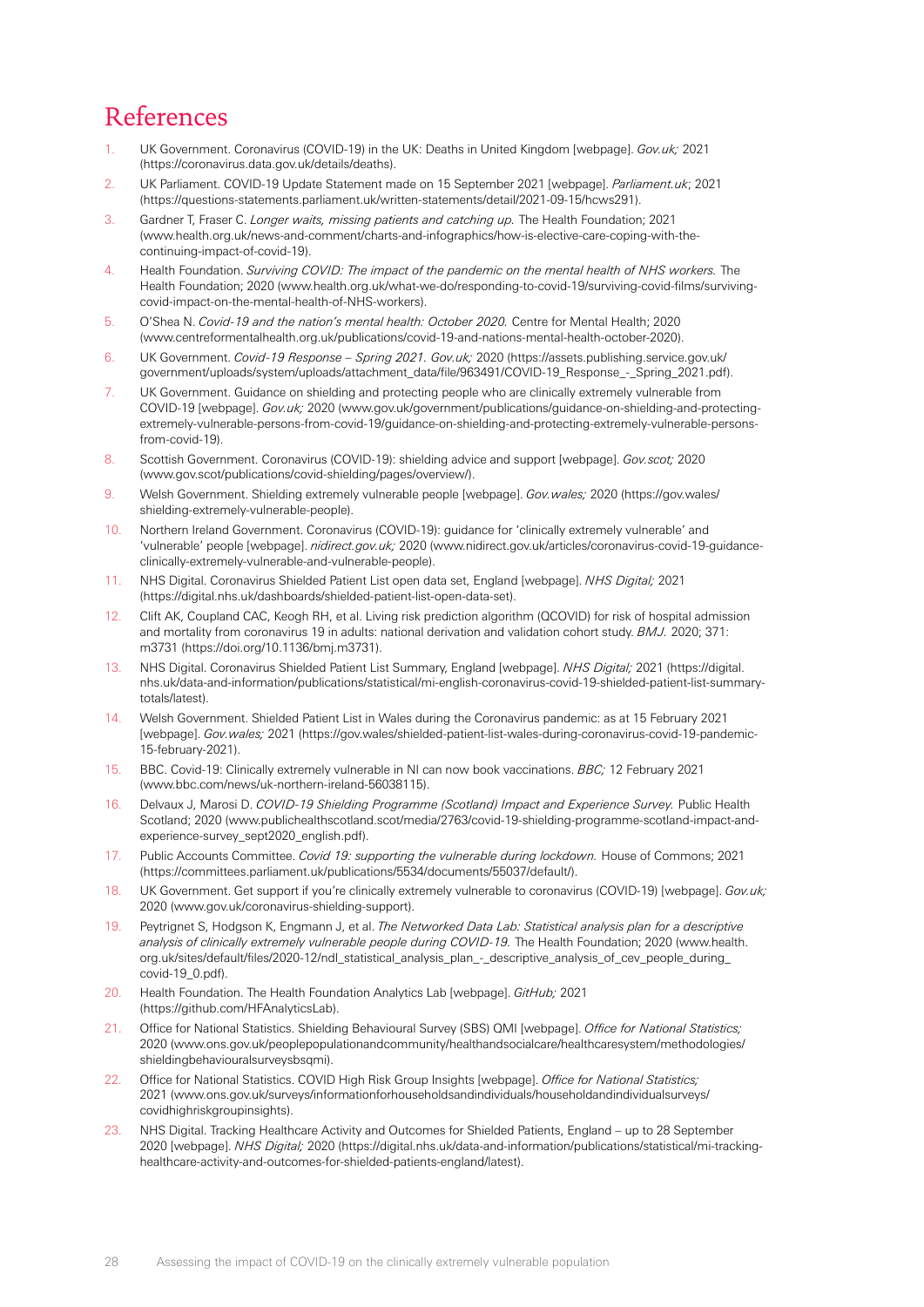- <span id="page-28-0"></span>24. Briggs A, Jenkins D, Fraser C. *NHS Test and Trace: the journey so far.* The Health Foundation; 2020 ([www.health.org.uk/publications/long-reads/nhs-test-and-trace-the-journey-so-far\)](https://www.health.org.uk/publications/long-reads/nhs-test-and-trace-the-journey-so-far).
- <span id="page-28-1"></span>25. Welsh Government. Shielded households (composition and characteristics during the coronavirus (COVID-19) pandemic): July 2020 [webpage]. *Gov.wales;* 2020 ([https://gov.wales/shielded-households-composition-and](https://gov.wales/shielded-households-composition-and-characteristics-during-coronavirus-covid-19-pandemic-july-2020-html)[characteristics-during-coronavirus-covid-19-pandemic-july-2020-html](https://gov.wales/shielded-households-composition-and-characteristics-during-coronavirus-covid-19-pandemic-july-2020-html)).
- <span id="page-28-2"></span>26. Citizens Advice. Many in shielded group facing 'catch-22' as incomes plummet [webpage]. *Citizens Advice;* 2020 ([www.citizensadvice.org.uk/about-us/about-us1/media/press-releases/many-in-shielded-group-facing-catch-22-as](https://www.citizensadvice.org.uk/about-us/about-us1/media/press-releases/many-in-shielded-group-facing-catch-22-as-incomes-plummet/)[incomes-plummet/](https://www.citizensadvice.org.uk/about-us/about-us1/media/press-releases/many-in-shielded-group-facing-catch-22-as-incomes-plummet/)).
- <span id="page-28-3"></span>27. Wang YH, Li JQ, Shi JF, et al. Depression and anxiety in relation to cancer incidence and mortality: a systematic review and meta-analysis of cohort studies. *Molecular Psychiatry.* 2020; 25: 1487–1499. ([https://doi.org/10.1038/](https://doi.org/10.1038/s41380-019-0595-x) [s41380-019-0595-x](https://doi.org/10.1038/s41380-019-0595-x)).
- <span id="page-28-4"></span>28. Schneider C, Jick SS, Bothner U, Meier C. COPD and the risk of depression. *Chest.* 2010; 137(2): 341–347. (<https://doi.org/10.1378/chest.09-0614>).
- <span id="page-28-5"></span>29. Havermans T, Willem L. Prevention of anxiety and depression in cystic fibrosis. *Current Opinion in Pulmonary Medicine.* 2019; 25(6): 654–659. [\(https://doi.org/10.1097/MCP.0000000000000617\)](https://doi.org/10.1097/MCP.0000000000000617).
- <span id="page-28-6"></span>30. Office for National Statistics. Dataset: Coronavirus and shielding of clinically extremely vulnerable people in England [webpage]. *Office for National Statistics;* 2020 ([www.ons.gov.](https://www.ons.gov.uk/peoplepopulationandcommunity/healthandsocialcare/conditionsanddiseases/datasets/coronavirusandshieldingofclinicallyextremelyvulnerablepeopleinengland) [uk/peoplepopulationandcommunity/healthandsocialcare/conditionsanddiseases/datasets/](https://www.ons.gov.uk/peoplepopulationandcommunity/healthandsocialcare/conditionsanddiseases/datasets/coronavirusandshieldingofclinicallyextremelyvulnerablepeopleinengland) [coronavirusandshieldingofclinicallyextremelyvulnerablepeopleinengland](https://www.ons.gov.uk/peoplepopulationandcommunity/healthandsocialcare/conditionsanddiseases/datasets/coronavirusandshieldingofclinicallyextremelyvulnerablepeopleinengland)).
- <span id="page-28-7"></span>31. Office for National Statistics. Dataset: Coronavirus and clinically extremely vulnerable people in England [webpage]. *Office for National Statistics*; 2021 ([www.ons.gov.uk/peoplepopulationandcommunity/healthandsocialcare/](https://www.ons.gov.uk/peoplepopulationandcommunity/healthandsocialcare/conditionsanddiseases/datasets/coronavirusandclinicallyextremelyvulnerablepeopleinengland) [conditionsanddiseases/datasets/coronavirusandclinicallyextremelyvulnerablepeopleinengland](https://www.ons.gov.uk/peoplepopulationandcommunity/healthandsocialcare/conditionsanddiseases/datasets/coronavirusandclinicallyextremelyvulnerablepeopleinengland)).
- <span id="page-28-8"></span>32. Hancock N, Gray F, Anderson G. *Scottish Government Shielding Division COVID-19 Shielding Survey January 2021.* Scottish Government; 2021 ([www.gov.scot/binaries/content/documents/govscot/publications/](https://www.gov.scot/binaries/content/documents/govscot/publications/research-and-analysis/2021/02/covid-19-shielding-survey-report-january-2021/documents/scottish-government-shielding-division-covid-19-shielding-survey-january-2021/scottish-government-shielding-division-covid-19-shielding-survey-january-2021/govscot%3Adocument/scottish-government-shielding-division-covid-19-shielding-survey-january-2021.pdf) [research-and-analysis/2021/02/covid-19-shielding-survey-report-january-2021/documents/scottish-government](https://www.gov.scot/binaries/content/documents/govscot/publications/research-and-analysis/2021/02/covid-19-shielding-survey-report-january-2021/documents/scottish-government-shielding-division-covid-19-shielding-survey-january-2021/scottish-government-shielding-division-covid-19-shielding-survey-january-2021/govscot%3Adocument/scottish-government-shielding-division-covid-19-shielding-survey-january-2021.pdf)[shielding-division-covid-19-shielding-survey-january-2021/scottish-government-shielding-division-covid-19](https://www.gov.scot/binaries/content/documents/govscot/publications/research-and-analysis/2021/02/covid-19-shielding-survey-report-january-2021/documents/scottish-government-shielding-division-covid-19-shielding-survey-january-2021/scottish-government-shielding-division-covid-19-shielding-survey-january-2021/govscot%3Adocument/scottish-government-shielding-division-covid-19-shielding-survey-january-2021.pdf) [shielding-survey-january-2021/govscot%3Adocument/scottish-government-shielding-division-covid-19-shielding](https://www.gov.scot/binaries/content/documents/govscot/publications/research-and-analysis/2021/02/covid-19-shielding-survey-report-january-2021/documents/scottish-government-shielding-division-covid-19-shielding-survey-january-2021/scottish-government-shielding-division-covid-19-shielding-survey-january-2021/govscot%3Adocument/scottish-government-shielding-division-covid-19-shielding-survey-january-2021.pdf)[survey-january-2021.pdf](https://www.gov.scot/binaries/content/documents/govscot/publications/research-and-analysis/2021/02/covid-19-shielding-survey-report-january-2021/documents/scottish-government-shielding-division-covid-19-shielding-survey-january-2021/scottish-government-shielding-division-covid-19-shielding-survey-january-2021/govscot%3Adocument/scottish-government-shielding-division-covid-19-shielding-survey-january-2021.pdf)).
- <span id="page-28-9"></span>33. Fernandez-Crespo R, Sekelj S, Houston S, Szymanski T, Lawrence-Jones A, Chisambi M, Leis M. *North West London NDL Satellite Analysis.* GitHub; 2021 ([https://github.com/HFAnalyticsLab/NDL\\_Output4\\_NWLondon/blob/](https://github.com/HFAnalyticsLab/NDL_Output4_NWLondon/blob/main/NDL_Satellite_Report_2604.pdf) [main/NDL\\_Satellite\\_Report\\_2604.pdf\)](https://github.com/HFAnalyticsLab/NDL_Output4_NWLondon/blob/main/NDL_Satellite_Report_2604.pdf).
- <span id="page-28-10"></span>34. Song J, Davies A. *Shielded individuals and their mental health in Wales.* GitHub; 2021 [\(https://github.com/](https://github.com/HFAnalyticsLab/NDL_Output4_Wales/blob/main/NDL-Wales-satellite-analysis.pdf) [HFAnalyticsLab/NDL\\_Output4\\_Wales/blob/main/NDL-Wales-satellite-analysis.pdf](https://github.com/HFAnalyticsLab/NDL_Output4_Wales/blob/main/NDL-Wales-satellite-analysis.pdf)).
- <span id="page-28-11"></span>35. Davies A, Song J, Bentley L, Akbari A, Smith T, Carter B, et al. *COVID-19 in Wales: The impact on levels of health care use and mental health of the clinically extremely vulnerable.* Public Health Wales; 2021 [\(https://phw.nhs.](https://phw.nhs.wales/services-and-teams/knowledge-directorate/research-and-evaluation/publications/covid-19-in-wales-the-impact-on-levels-of-health-care-use-and-mental-health-of-the-clinically-extremely-vulnerable/) [wales/services-and-teams/knowledge-directorate/research-and-evaluation/publications/covid-19-in-wales-the](https://phw.nhs.wales/services-and-teams/knowledge-directorate/research-and-evaluation/publications/covid-19-in-wales-the-impact-on-levels-of-health-care-use-and-mental-health-of-the-clinically-extremely-vulnerable/)[impact-on-levels-of-health-care-use-and-mental-health-of-the-clinically-extremely-vulnerable/](https://phw.nhs.wales/services-and-teams/knowledge-directorate/research-and-evaluation/publications/covid-19-in-wales-the-impact-on-levels-of-health-care-use-and-mental-health-of-the-clinically-extremely-vulnerable/)).
- <span id="page-28-12"></span>36. Chambers S, Piroddi R, Barnet L. *Wirral and Liverpool Antidepressant Prescribing Jan 2018 to Feb 2021.* GitHub; 2021 ([https://github.com/HFAnalyticsLab/NDL\\_Output4\\_LiverpoolWirral/blob/main/Documents/SatelliteAnalysis1\\_](https://github.com/HFAnalyticsLab/NDL_Output4_LiverpoolWirral/blob/main/Documents/SatelliteAnalysis1_LivWirral_26032021.docx) [LivWirral\\_26032021.docx](https://github.com/HFAnalyticsLab/NDL_Output4_LiverpoolWirral/blob/main/Documents/SatelliteAnalysis1_LivWirral_26032021.docx)).
- <span id="page-28-13"></span>37. SAIL Databank. The Secure Anonymised Information Linkage Databank [webpage]. *SAIL Databank;* 2021 (<https://saildatabank.com/>).
- <span id="page-28-14"></span>38. Appleby L. *What has been the effect of COVID-19 on suicide rates?* BMJ Opinion; 2021 [\(https://blogs.bmj.com/](https://blogs.bmj.com/bmj/2021/03/10/louis-appleby-what-has-been-the-effect-of-covid-19-on-suicide-rates) [bmj/2021/03/10/louis-appleby-what-has-been-the-effect-of-covid-19-on-suicide-rates](https://blogs.bmj.com/bmj/2021/03/10/louis-appleby-what-has-been-the-effect-of-covid-19-on-suicide-rates)).
- <span id="page-28-15"></span>39. Davies S. *Annual Report of the Chief Medical Officer 2013 Public Mental Health Priorities: Investing in the Evidence*. Gov.uk; 2013 [\(https://assets.publishing.service.gov.uk/government/uploads/system/uploads/attachment\\_](https://assets.publishing.service.gov.uk/government/uploads/system/uploads/attachment_data/file/413196/CMO_web_doc.pdf) [data/file/413196/CMO\\_web\\_doc.pdf\)](https://assets.publishing.service.gov.uk/government/uploads/system/uploads/attachment_data/file/413196/CMO_web_doc.pdf).
- <span id="page-28-16"></span>40. UK Government. Joint Committee on Vaccination and Immunisation: advice on priority groups for COVID-19 vaccination, 30 December 2020 [webpage]. *Gov.uk;* 2020 (www.gov.uk/government/publications/priority-groupsfor-coronavirus-covid-19-vaccination-advice-from-the-jcvi-30-december-2020/joint-committee-on-vaccinationand-immunisation-advice-on-priority-groups-for-covid-19-vaccination-30-december-2020#vaccine-priority-groupsadvice-on-30-december-2020).
- <span id="page-28-17"></span>41. UK Government. COVID-19 vaccination first phase priority groups [webpage]. *Gov.uk;* 2020 ([www.gov.uk/](https://www.gov.uk/government/publications/covid-19-vaccination-care-home-and-healthcare-settings-posters/covid-19-vaccination-first-phase-priority-groups) [government/publications/covid-19-vaccination-care-home-and-healthcare-settings-posters/covid-19-vaccination](https://www.gov.uk/government/publications/covid-19-vaccination-care-home-and-healthcare-settings-posters/covid-19-vaccination-first-phase-priority-groups)[first-phase-priority-groups](https://www.gov.uk/government/publications/covid-19-vaccination-care-home-and-healthcare-settings-posters/covid-19-vaccination-first-phase-priority-groups)).
- <span id="page-28-18"></span>42. UK Government. COVID-19 vaccines rolled out to people aged 70 years and over from today [webpage]. *Gov.uk;* 2021 ([www.gov.uk/government/news/covid-19-vaccines-rolled-out-to-people-aged-70-years-and-over-from-today\)](https://www.gov.uk/government/news/covid-19-vaccines-rolled-out-to-people-aged-70-years-and-over-from-today).
- <span id="page-28-19"></span>43. NHS England and Improvement. COVID-19 Vaccinations: COVID-19 weekly announced vaccinations 16 September 2021 [webpage]. *NHS England and Improvement;* 2021 ([www.england.nhs.uk/statistics/statistical-work-areas/](https://www.england.nhs.uk/statistics/statistical-work-areas/covid-19-vaccinations/) [covid-19-vaccinations/](https://www.england.nhs.uk/statistics/statistical-work-areas/covid-19-vaccinations/)).
- <span id="page-28-20"></span>44. Todd S, Swales H, Casely E, Bramley K. *Vaccinated, yet still clinically extremely vulnerable*. BMJ Opinion; 2021 (<https://blogs.bmj.com/bmj/2021/03/30/vaccinated-yet-still-clinically-extremely-vulnerable/>).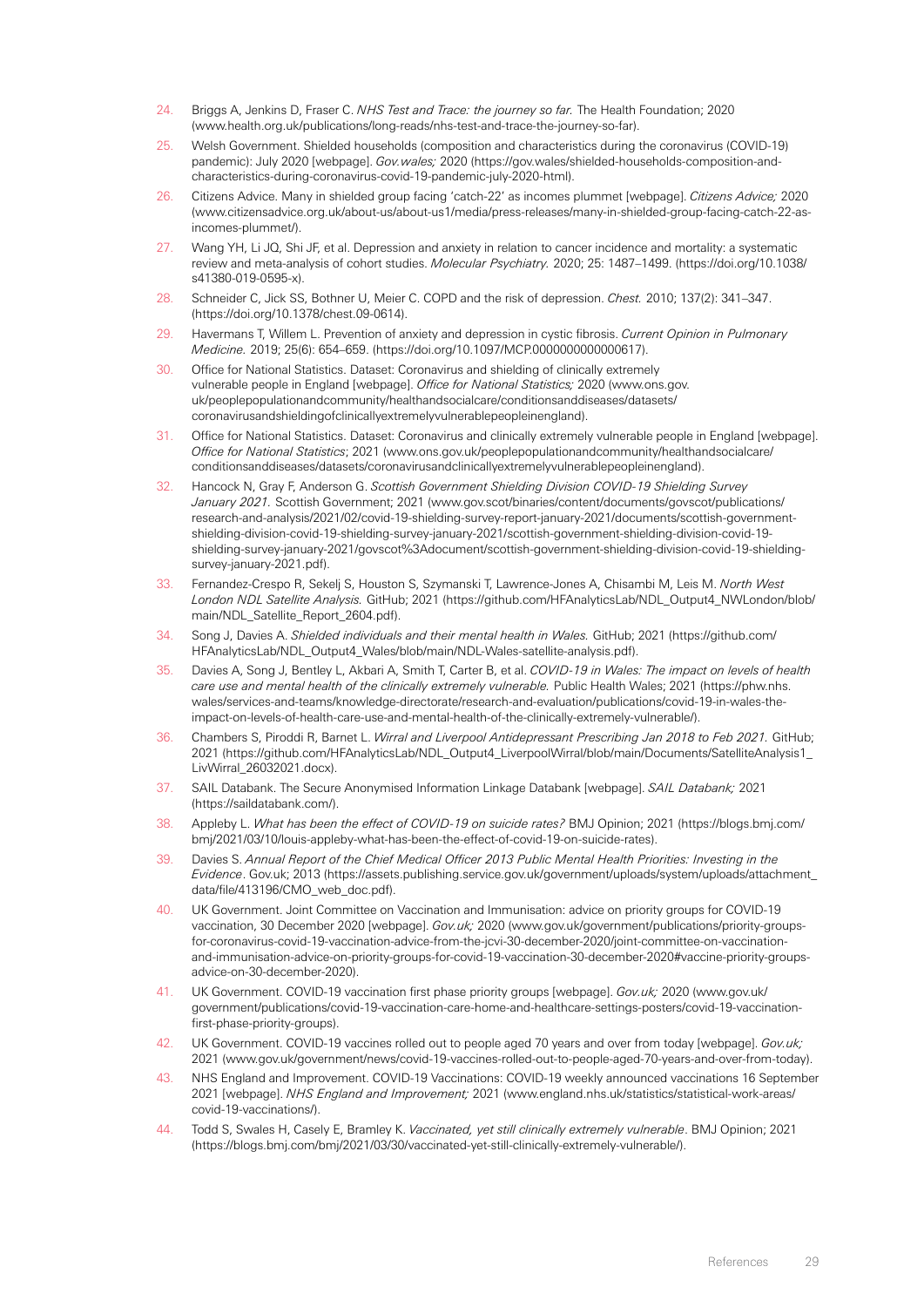- <span id="page-29-0"></span>45. The Francis Crick Institute. Delaying second Pfizer-BioNTech dose could leave cancer patients with insufficient immunity [webpage]. *The Francis Crick Institute;* 2021 ([www.crick.ac.uk/news/2021-03-11\\_delaying-second-pfizer](https://www.crick.ac.uk/news/2021-03-11_delaying-second-pfizer-biontech-dose-could-leave-cancer-patients-with-insufficient-immunity)[biontech-dose-could-leave-cancer-patients-with-insufficient-immunity](https://www.crick.ac.uk/news/2021-03-11_delaying-second-pfizer-biontech-dose-could-leave-cancer-patients-with-insufficient-immunity)).
- <span id="page-29-1"></span>46. Kanai K, Waller E. Vaccination of adult household contacts of severely immunosuppressed individuals alongside JCVI priority Cohort 6 and completion of Cohorts 1–9. NHS England and Improvement; 2021 ([www.england.nhs.](https://www.england.nhs.uk/coronavirus/wp-content/uploads/sites/52/2021/03/C1228-Vaccination-of-adult-household-contacts-of-severely-immunosuppressed_31mar.pdf) [uk/coronavirus/wp-content/uploads/sites/52/2021/03/C1228-Vaccination-of-adult-household-contacts-of-severely](https://www.england.nhs.uk/coronavirus/wp-content/uploads/sites/52/2021/03/C1228-Vaccination-of-adult-household-contacts-of-severely-immunosuppressed_31mar.pdf)[immunosuppressed\\_31mar.pdf](https://www.england.nhs.uk/coronavirus/wp-content/uploads/sites/52/2021/03/C1228-Vaccination-of-adult-household-contacts-of-severely-immunosuppressed_31mar.pdf)).
- <span id="page-29-2"></span>47. Sheikh A, Menamin J, Taylor B, Robertson C. SARS-CoV-2 Delta VOC in Scotland: demographics, risk of hospital admission, and vaccine effectiveness. *The Lancet; 2021;* 397(10293): 2461–2462 ([https://doi.org/10.1016/S0140-](https://doi.org/10.1016/S0140-6736(21)01358-1) [6736\(21\)01358-1](https://doi.org/10.1016/S0140-6736(21)01358-1)).
- <span id="page-29-3"></span>48. Whitaker HJ, Tsang RSM, Byford R, et al. Pfizer-BioNTech and Oxford AstraZeneca COVID-19 vaccine effectiveness and immune response among individuals in clinical risk groups. Available at Knowledge Hub: ([https://khub.net/](https://khub.net/documents/135939561/430986542/RCGP+VE+riskgroups+paper.pdf/a6b54cd9-419d-9b63-e2bf-5dc796f5a91f) [documents/135939561/430986542/RCGP+VE+riskgroups+paper.pdf/a6b54cd9-419d-9b63-e2bf-5dc796f5a91f](https://khub.net/documents/135939561/430986542/RCGP+VE+riskgroups+paper.pdf/a6b54cd9-419d-9b63-e2bf-5dc796f5a91f)).
- <span id="page-29-4"></span>49. Kearns P, Siebert S, Willicombe M, et al. Examining the immunological effects of the COVID-19 vaccination in patients with conditions potentially leading to diminished immune response capacity – the OCTAVE Trial. Available at SSRN:<https://dx.doi.org/10.2139/ssrn.3910058>.
- <span id="page-29-5"></span>50. UK Government. Independent report: JVCI statement regarding a COVID-19 booster vaccine programme for winter 2021 to 2022 [webpage]. *Gov.uk;* 2021 ([www.gov.uk/government/publications/jcvi-statement-september-](https://www.gov.uk/government/publications/jcvi-statement-september-2021-covid-19-booster-vaccine-programme-for-winter-2021-to-2022/jcvi-statement-regarding-a-covid-19-booster-vaccine-programme-for-winter-2021-to-2022)[2021-covid-19-booster-vaccine-programme-for-winter-2021-to-2022/jcvi-statement-regarding-a-covid-19-booster](https://www.gov.uk/government/publications/jcvi-statement-september-2021-covid-19-booster-vaccine-programme-for-winter-2021-to-2022/jcvi-statement-regarding-a-covid-19-booster-vaccine-programme-for-winter-2021-to-2022)[vaccine-programme-for-winter-2021-to-2022](https://www.gov.uk/government/publications/jcvi-statement-september-2021-covid-19-booster-vaccine-programme-for-winter-2021-to-2022/jcvi-statement-regarding-a-covid-19-booster-vaccine-programme-for-winter-2021-to-2022)).
- <span id="page-29-6"></span>51. UK Government. COVID-19 vaccination: a guide to booster vaccination [webpage]. *Gov.uk;* 2021 ([www.gov.uk/government/publications/covid-19-vaccination-booster-dose-resources/covid-19-vaccination-a-guide](https://www.gov.uk/government/publications/covid-19-vaccination-booster-dose-resources/covid-19-vaccination-a-guide-to-booster-vaccination)[to-booster-vaccination](https://www.gov.uk/government/publications/covid-19-vaccination-booster-dose-resources/covid-19-vaccination-a-guide-to-booster-vaccination)).
- <span id="page-29-7"></span>52. Thorlby R, Fraser C, Gardner T. *Non-COVID-19 NHS care during the pandemic: Activity trends for key NHS services in England.* The Health Foundation; 2020 ([www.health.org.uk/news-and-comment/charts-and](https://www.health.org.uk/news-and-comment/charts-and-infographics/non-covid-19-nhs-care-during-the-pandemic)[infographics/non-covid-19-nhs-care-during-the-pandemic](https://www.health.org.uk/news-and-comment/charts-and-infographics/non-covid-19-nhs-care-during-the-pandemic)).
- <span id="page-29-8"></span>53. Stevens S, Pritchard A. Next steps on NHS response to COVID-19. NHS England and Improvement; 2020 (www.england.nhs.uk[/coronavirus/wp-content/uploads/sites/52/2020/03/urgent-next-steps-on-nhs-response-to](https://www.england.nhs.uk/coronavirus/wp-content/uploads/sites/52/2020/03/urgent-next-steps-on-nhs-response-to-covid-19-letter-simon-stevens.pdf)[covid-19-letter-simon-stevens.pdf](https://www.england.nhs.uk/coronavirus/wp-content/uploads/sites/52/2020/03/urgent-next-steps-on-nhs-response-to-covid-19-letter-simon-stevens.pdf)).
- <span id="page-29-9"></span>54. Hodgson K, Peytrignet S, Marszalek K. *How has hospital use among those clinically extremely vulnerable to COVID-19 been impacted by the pandemic?* The Health Foundation; 2021 ([www.health.org.uk/news-and](https://www.health.org.uk/news-and-comment/charts-and-infographics/hospital-use-clinically-extremely-vulnerable-population)[comment/charts-and-infographics/hospital-use-clinically-extremely-vulnerable-population](https://www.health.org.uk/news-and-comment/charts-and-infographics/hospital-use-clinically-extremely-vulnerable-population)).
- <span id="page-29-10"></span>55. Richards M, Thorlby R, Fisher R, Turton C. *Unfinished business: An assessment of the national approach to improving cancer services in England 1995–2015.* The Health Foundation; 2018 ([www.health.org.uk/publications/](https://www.health.org.uk/publications/unfinished-business) [unfinished-business](https://www.health.org.uk/publications/unfinished-business)).
- <span id="page-29-11"></span>56. Butler J, Nath M, Blana D, Ball W, Beech N, Black C, et al. The clinically extremely vulnerable to COVID: Identification and changes in healthcare while self-isolating (shielding) during the coronavirus pandemic. MedRxiv; 2021 [\(https://doi.org/10.1101/2021.09.09.21263026\)](https://doi.org/10.1101/2021.09.09.21263026).
- <span id="page-29-12"></span>57. Wood F, Brownrigg A, Fox S. *NHS Leeds CCG & City Council Satellite Analysis.* GitHub; 2021 [\(https://github.com/](https://github.com/HFAnalyticsLab/NDL_Output4_Leeds/blob/main/HF_NDL_Satellite_Leeds.Rmd) [HFAnalyticsLab/NDL\\_Output4\\_Leeds/blob/main/HF\\_NDL\\_Satellite\\_Leeds.Rmd\)](https://github.com/HFAnalyticsLab/NDL_Output4_Leeds/blob/main/HF_NDL_Satellite_Leeds.Rmd).
- <span id="page-29-13"></span>58. Hodgson K, Grimm F, Vestesson E, Brine R, Deeny S. *Adult social care and COVID-19: Assessing the impact on social care users and staff in England so far.* The Health Foundation; 2020 ([www.health.org.uk/publications/](https://www.health.org.uk/publications/reports/adult-social-care-and-covid-19-assessing-the-impact-on-social-care-users-and-staff-in-england-so-far) [reports/adult-social-care-and-covid-19-assessing-the-impact-on-social-care-users-and-staff-in-england-so-far](https://www.health.org.uk/publications/reports/adult-social-care-and-covid-19-assessing-the-impact-on-social-care-users-and-staff-in-england-so-far)).
- <span id="page-29-14"></span>59. Dunn P, Allen L, Alarilla A, Grimm F, Humphries R, Alderwick H. *Adult social care and COVID-19 after the first wave: assessing the policy response in England.* The Health Foundation; 2021 ([www.health.org.uk/publications/](https://www.health.org.uk/publications/reports/adult-social-care-and-covid-19-after-the-first-wave) [reports/adult-social-care-and-covid-19-after-the-first-wave](https://www.health.org.uk/publications/reports/adult-social-care-and-covid-19-after-the-first-wave)).
- <span id="page-29-15"></span>60. Hodgson K, Peytrignet S. *Who was advised to shield from COVID-19? Exploring demographic variation in people advised to shield.* The Health Foundation; 2020 ([www.health.org.uk/news-and-comment/charts-and-infographics/](https://www.health.org.uk/news-and-comment/charts-and-infographics/exploring-demographic-variation-in-groups-advised-to-shield) [exploring-demographic-variation-in-groups-advised-to-shield](https://www.health.org.uk/news-and-comment/charts-and-infographics/exploring-demographic-variation-in-groups-advised-to-shield)).